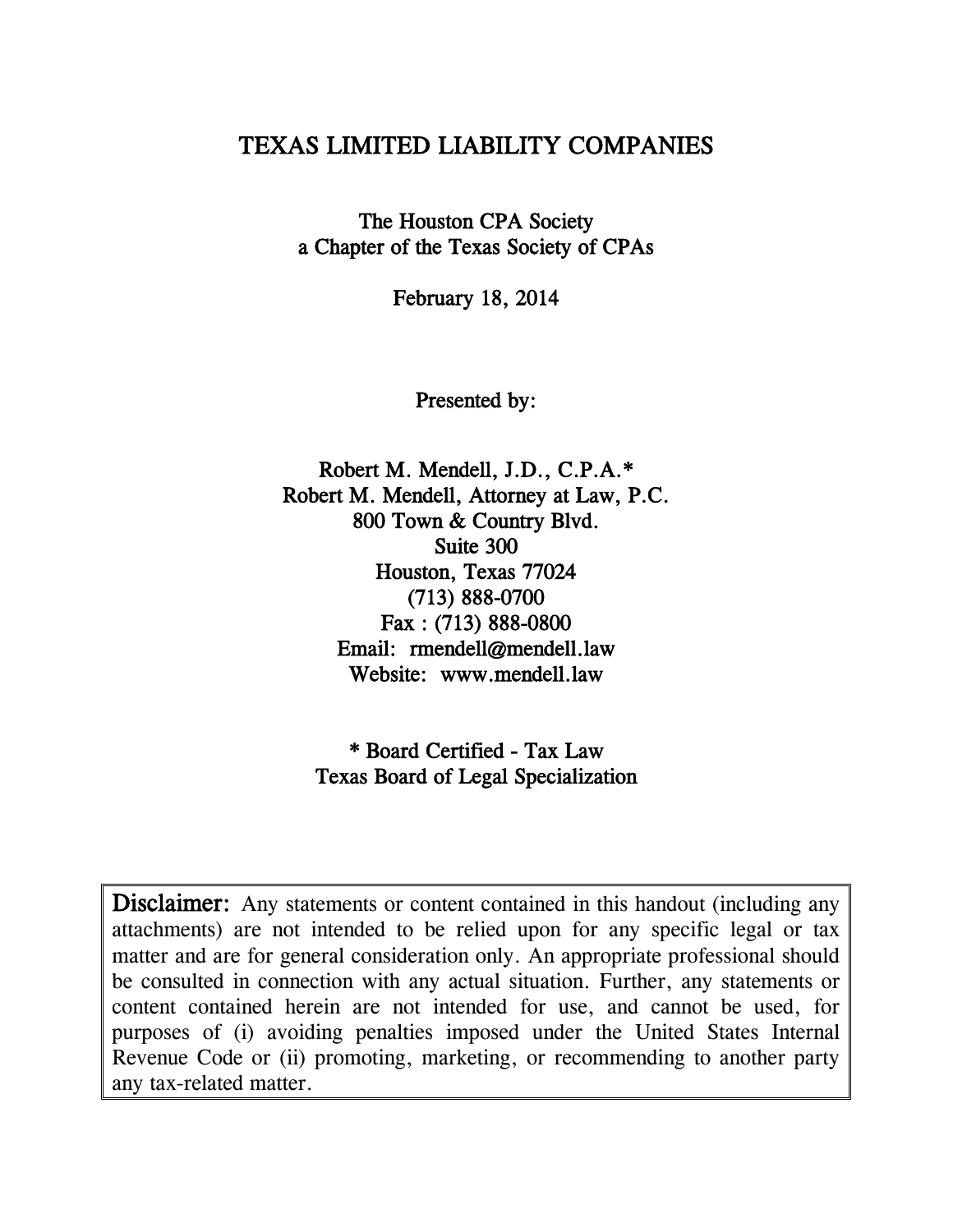# THE TEXAS LIMITED LIABILITY COMPANY

## I. THE TEXAS LIMITED LIABILITY COMPANY ACT.

#### A. Background and Introduction.

A limited liability company is a business entity that potentially combines the most attractive features of partnerships and corporations. For example, a limited liability company provides all of its owners (known as "members") with limited liability, as with any corporation, along with more flexible management control by the owners, similar to a partnership. It differs from a limited partnership since there is no one, such as a general partner, who is automatically personally liable for all the company's liabilities.

In addition, under "Check the Box" Regulations, unincorporated domestic entities, including Texas limited liability companies, may affirmatively elect to be taxed as S corporations for U.S. income tax purposes and achieve possible liability shielding advantages associated with the limited liability company structure and possible selfemployment tax advantages associated with S corporations, while maintaining a single level of tax. Or, they may utilize the automatic default "partnership" classification if they have more than one member or the automatic default "disregarded entity" classification if they have one member, despite the limited liability features associated with the limited liability company structure. Furthermore, if accorded "partnership" or "disregard" tax treatment, a limited liability company is similar to an S Corporation in many respects, but is not burdened by many of the tax requirements that an S Corporation is subject to, such as number of shareholders and shareholder qualification requirements. As a result of these benefits, limited liability companies have continued to become a growing choice for entity selection of closely held businesses.

At the end of 1991, only six (6) states, including Texas, had adopted limited liability company statutes. As of June 15, 1996, all fifty (50) states and the District of Columbia had enacted limited liability company statutes, demonstrating the rapid and tremendous interest accorded such entity. While there are numerous technical and some substantive differences among the states' limited liability company statutes, such statutes show a tendency toward relative uniformity.

#### B. Legislative History and Effective Date in Texas.

The Texas Limited Liability Company Act (the "Old Act") is a combination of certain features of the Texas Business Corporation Act ("TBCA") and the Texas Revised Limited Partnership Act ("TRLPA"). The Old Act was part of H.B. 278 which was passed in May, 1991 and became effective on August 26, 1991. The Old Act is found at Article 1528n of Vernon's Civil Statutes. The Old Act was substantively amended by H.B. 1239 by the 1993 Texas Legislature and such amendments to the Old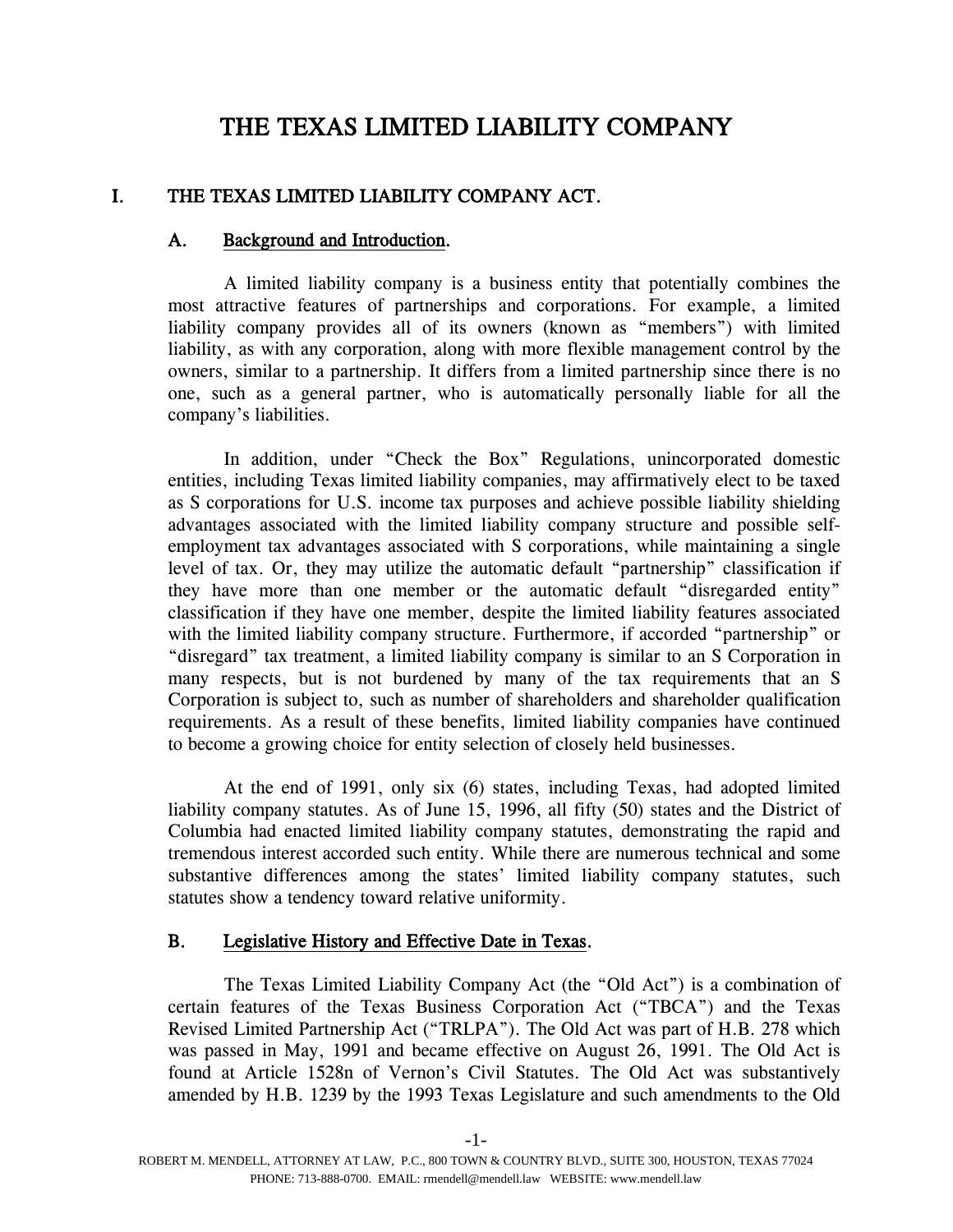Act become effective September 1, 1993 (the "1993 Amendments"). Effective January 1, 2006, all newly formed limited liability companies in Texas will be governed under the Texas Business Organizations Code ("TBOC"). The provisions relating specifically to limited liability companies are found in TBOC Chapter 101. Existing limited liability companies will continue to be governed under the Old Act, unless they affirmatively elect to be governed under the TBOC, until January 1, 2010, at which time all limited liability companies in Texas will be governed under the TBOC.

## C. Formation of a Limited Liability Company.

Chapter Three of the TBOC and Part Three of the Old Act prescribe the technical requirements for the formation of a limited liability company. For limited liability companies formed on or after January 1, 2006, a Certificate of Formation is filed with the Texas Secretary of State. For limited liability companies formed prior to January 1, 2006, Articles of Organization were filed with the Texas Secretary of State pursuant to the Old Act. The filing fee was increased from \$200.00 to \$300.00 effective January 1, 2006.

## D. Name of a Limited Liability Company.

TBOC §5.053 and Article 2.03 of the Old Act provide that a limited liability company's name may not be deceptively similar to any name used by another domestic or foreign filing entity either formed in or authorized to do business in Texas. Prior to the effective date of the 1993 Amendments, the name of a limited liability company had to contain the word "Limited" or the abbreviations "Ltd." or "L.C." After the effective date of the 1993 Amendments (September 1, 1993), the name of a limited liability company must contain one of the following: (i) the words "limited liability company", (ii) the words "limited company", (iii) the abbreviation "Ltd. Co.", (iv) the abbreviation "L.L.C." or (v) the abbreviation "L.C." (TBOC §5.056/Article 2.03 of the Old Act.) The failure to use any of the foregoing designations in the name could result in the loss of limited liability with respect to third parties who were unaware that they were dealing with a limited liability company. Reserved name and assumed name provisions are also applicable to limited liability companies.

## E. Purpose and Powers of a Limited Liability Company.

Article 2.01 of the Old Act stated that "a limited liability company...may engage in any lawful business unless a more limited purpose is stated in its articles of organization or regulations." Comparable provisions under the TBOC for all filing entities are contained in Chapter 2 of the TBOC.

For limited liability companies governed by TBOC, the agreement governing the relationships of the members of the limited liability company is referred to as the Company Agreement and, for limited liability companies governed by the Old Act, such agreement is referred to as the Regulations (referred to herein as the "Company Agreement/Regulations", whichever is applicable). The Company Agreement/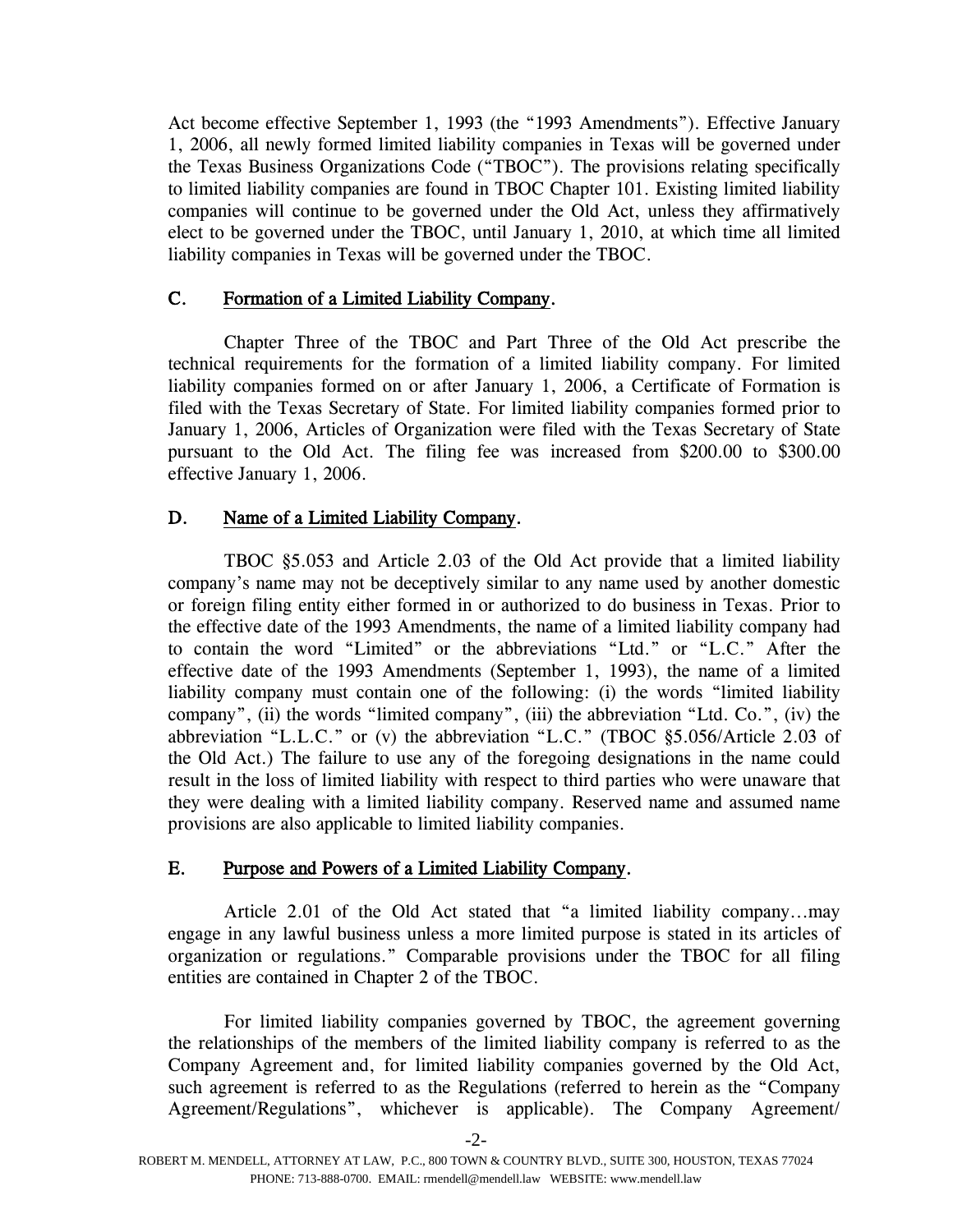Regulations are similar to the contents of a partnership agreement, but also have many of the same characteristics of Bylaws for a corporation formed in accordance with the TBOC or the TBCA. TBOC §101.052 generally provides that the provisions of the TBOC applicable to limited liability companies may be waived or modified by the Company Agreement (except for certain non-waivable provisions as provided in TBOC §101.054). Article 2.09 of the Old Act provided that the Regulations may contain any provisions for the regulation and management of the affairs of a limited liability company not inconsistent with law or the Articles of Organization.

## F. Members of a Limited Liability Company.

Instead of having "shareholders" or "partners," the owners of a limited liability company are called "members." Unlike an S corporation, there is no limit on the number or type of members that a limited liability company may have, although it is necessary to have two (2) or more members to obtain partnership tax treatment for U.S. income tax purposes. (Note: Under the "Check the Box" Regulations, unless they elect otherwise, single member domestic limited liability companies will be treated as having the entity disregarded for U.S. income tax purposes and will, thus, have a single level of tax.) The TBOC (TBOC §101.102) and the Old Act generally contain no restrictions regarding who may become a member of a limited liability company.

## G. Contributions by Members to a Limited Liability Company.

For limited liability companies governed by the Old Act, a person becomes a member of a limited liability company by making a "contribution," which may be in the form of cash, property or services rendered, or a note or other obligation to pay cash or transfer property to the company (Art. 5.01 of the Old Act), and receives a "membership interest" in exchange for such contribution. This provision in the Old Act was a departure from corporations which were not allowed to issue stock for a note or future consideration.

For these pre-TBOC limited liability companies, a member's obligation to make a contribution or otherwise pay cash is not enforceable unless in writing and signed by the member. (Art. 5.02A of the Old Act). A member who is obligated to make a contribution, or the legal representative of a member who is so obligated, must do so, even if the member has died, becomes disabled or there has been a change in circumstances, unless the Regulations say otherwise or all of the members consent to the non-payment. (Art. 5.02B and 5.02D of the Old Act). Even if a member or his legal representative has obtained the approval of the other members for non-payment, a creditor of the company who "acts in reasonable reliance" on the performance of such enforceable obligation before its cancellation may enforce the original obligation.

TBOC §101.102(b), following a modern trend in state law entity statutes, provides that no contributions are required of a member.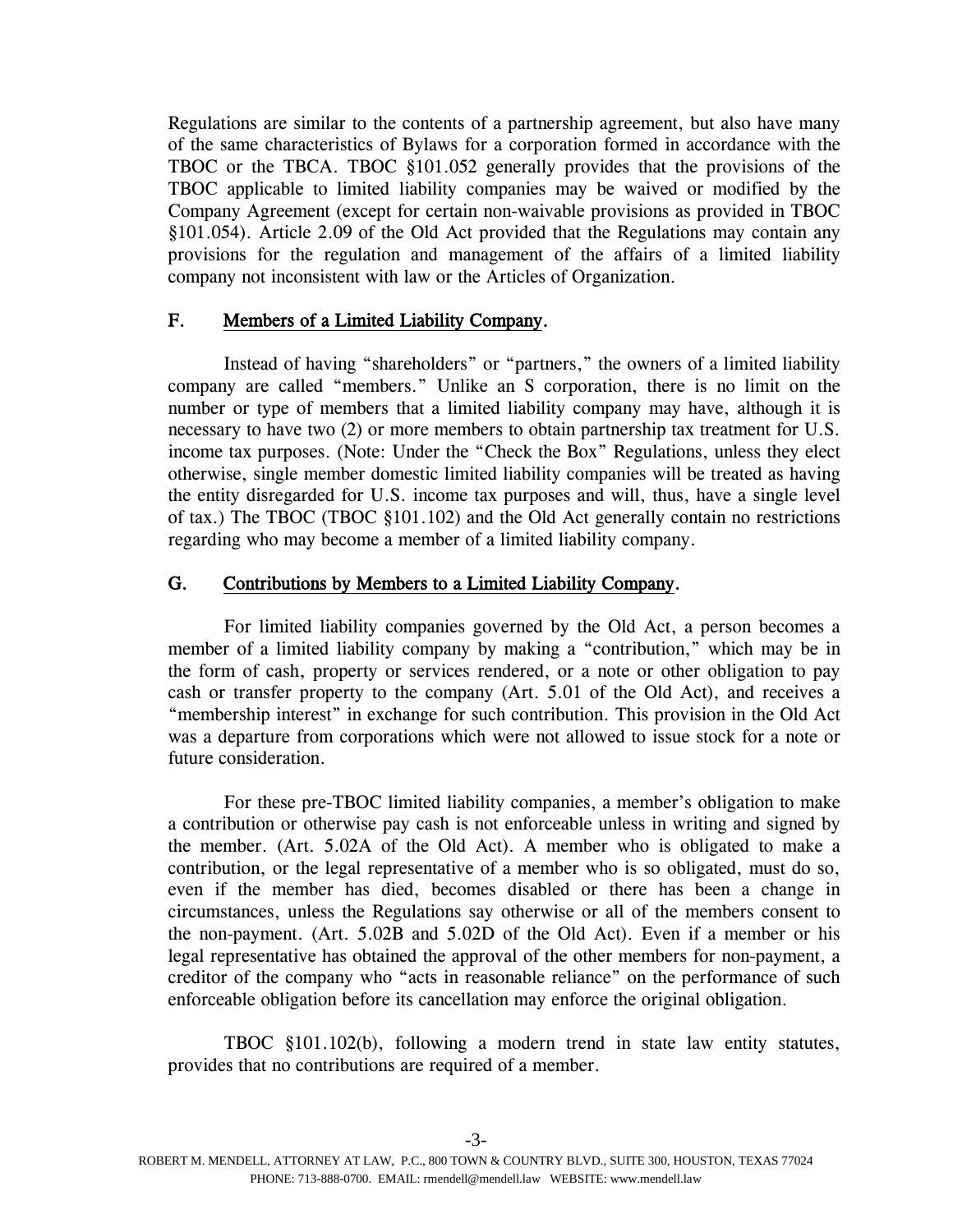## H. Distributions to Members From a Limited Liability Company.

Members of a limited liability company shall be entitled to share distributions of cash or other assets of the company as stated in its Company Agreement/Regulations. If the Company Agreement/Regulations is silent, distributions shall be made in accordance with the "agreed value" of the member's membership interest. (TBOC §101.203/Art. 5.03 of the Old Act). Therefore, if it is intended that the distributions be made disproportionately, then the Company Agreement/Regulations must so provide. This is in contrast with S corporations which do not allow for disproportional allocations under applicable U.S. income tax rules. Therefore, limited liability companies affirmatively electing S corporation status should make sure that the Company Agreement/Regulations do not allow disproportional allocations and otherwise follow S corporation rules. A limited liability company may not make any distributions to its members if, after the distribution, the company's liabilities would exceed the fair market value of its assets. (TBOC §101.206/Art. 5.09 of the Old Act).

## I. Members' Voting Rights.

For limited liability companies governed by the TBOC: Unless the Company Agreement provides otherwise, all members and managers have equal voting rights. TBOC §101.354 – providing general rule of equal voting rights; TBOC §101.052 – Company Agreement can override general voting scheme.

For limited liability companies governed by the Old Act: Members have only such voting rights as are granted to them in the Regulations. (Art. 4.02A of the Old Act). The Regulations may provide for classes of members who have different voting rights. (Art. 4.02B of the Old Act). Article 8.12 of the Old Act specifically incorporates Article 5 of the TBCA regarding mergers and share exchanges, and therefore, membership voting on such transactions is likely required. The Old Act has no voting requirement concerning the amendment of the Articles of Organization, including requiring members' vote thereon, as in the TBCA; however, this voting right may be incorporated by virtue of the Old Act's incorporation of the nonconflicting provisions of the TBCA.

## J. Management Structure of a Limited Liability Company.

A limited liability company may be managed by either its members or by "managers," or by a combination of the two. In a limited partnership, limited partners may not participate in the partnership's management or they risk losing their liability limitations. This is not true with limited liability companies, and, in fact, members may desire to participate since there is no managing general partner with personal liability to manage the company.

The managers need not be residents of Texas or members of the limited liability company, unless the company's Company Agreement/Regulations so provide. Whichever body manages the limited liability company, the company's Certificate of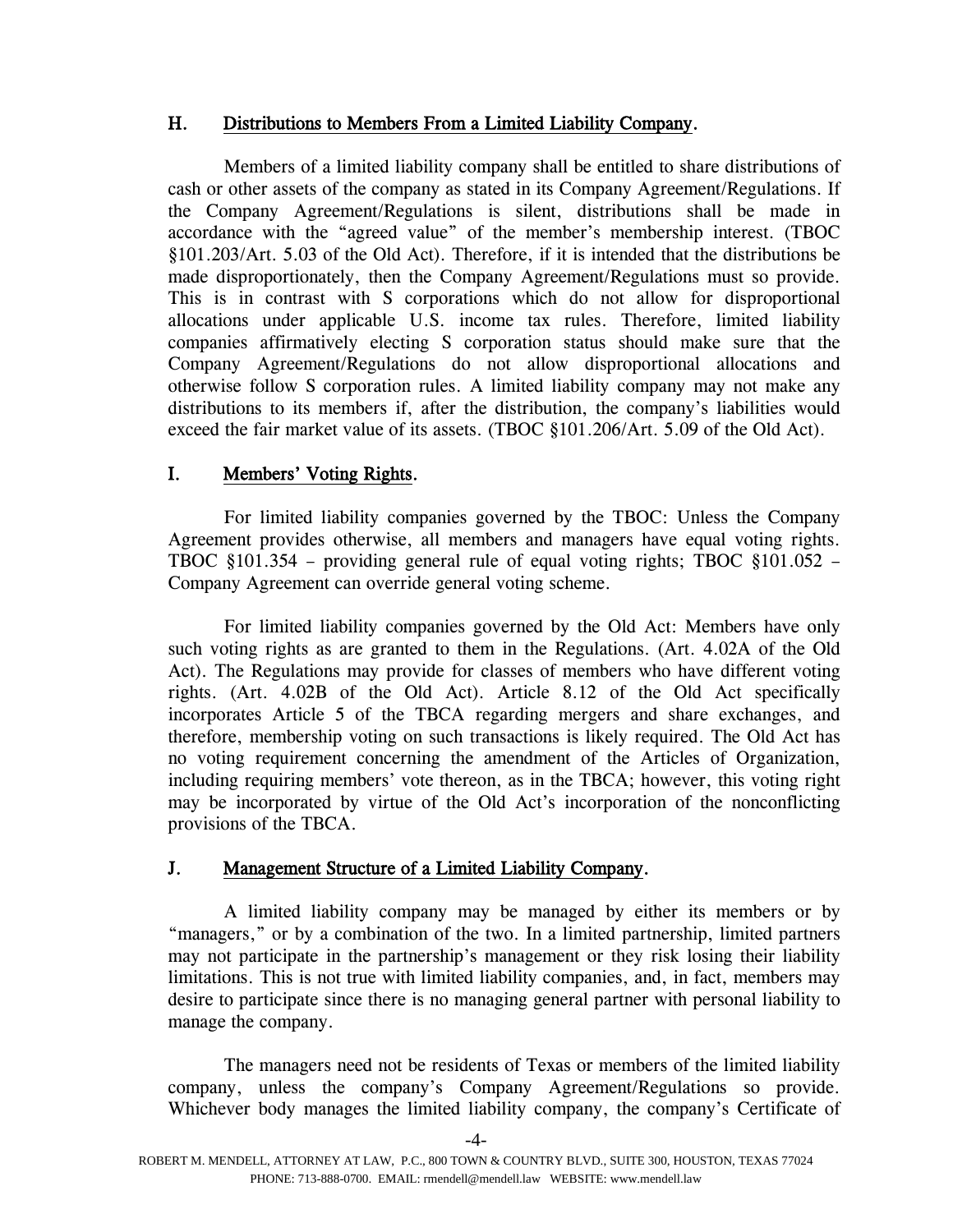Formation (post-TBOC) or Articles of Organization (pre-TBOC) must specify the managing party or parties and provide the names and addresses of all those who will initially manage the company.

If the limited liability company is managed by managers, there may be one or more managers who will be elected, as provided in the Company Agreement/Regulations. Additionally, the managers may be divided into any number of classes and managers may form committees. One or more persons, who may or may not be managers or members, may be designated as officers of the limited liability company by the manager or managers, if management is vested in one or more managers, or by the member or members, if management of the limited liability is reserved to the members.

TBOC §101.254 and Art. 2.21 of the Old Act state that every officer and manager of a limited liability company are agents of the company with unilateral authority to execute instruments in the name of the company or to otherwise act for and on behalf of and to unilaterally bind the limited liability company for the company's business purpose. This management provision calling for unilateral powers of managers differs from the powers of a corporation's directors who generally must act in accordance with a majority vote, and is, therefore, more similar to a partnership structure, which generally provides for the unilateral authority of each partner to bind the partnership.

#### K. Duration of Existence, Dissolution.

The period of duration of a limited liability company must be stated in its Certificate of Formation (post-TBOC) or its Articles of Organization (pre-TBOC). Prior to the effective date of the 1993 Amendments, the period of duration could not exceed thirty (30) years. After the effective date of the 1993 Amendments (September 1, 1993), the period of duration may be perpetual. (TBOC §3.003/Art. 3.02A(2) of the Old Act). Additionally, TBOC §11.051 and Article 6.01A of the Old Act provide that a limited liability company shall be dissolved upon the termination of the period fixed for its duration or upon the action of the members to dissolve the limited liability company.

Also, for limited liability companies governed by the Old Act, unless the Regulations provide otherwise, the limited liability company shall be dissolved upon "the death, retirement, resignation, expulsion, bankruptcy or dissolution of a member or the occurrence of any other event which terminates the continued membership of a member" in the company (Art.6.01A(5) of the Old Act); however, the consent of all remaining members, or a lesser number if so specified in its Articles of Organization or Regulations, may prevent the dissolution upon the termination of one or more members (Art. 6.01B of the Old Act). Thus, under the Old Act, the possible termination of a limited liability company upon the termination of the membership of any single member could have been a significant disadvantage over limited partnerships and corporations. It could have been argued that any assignment of a membership interest terminates the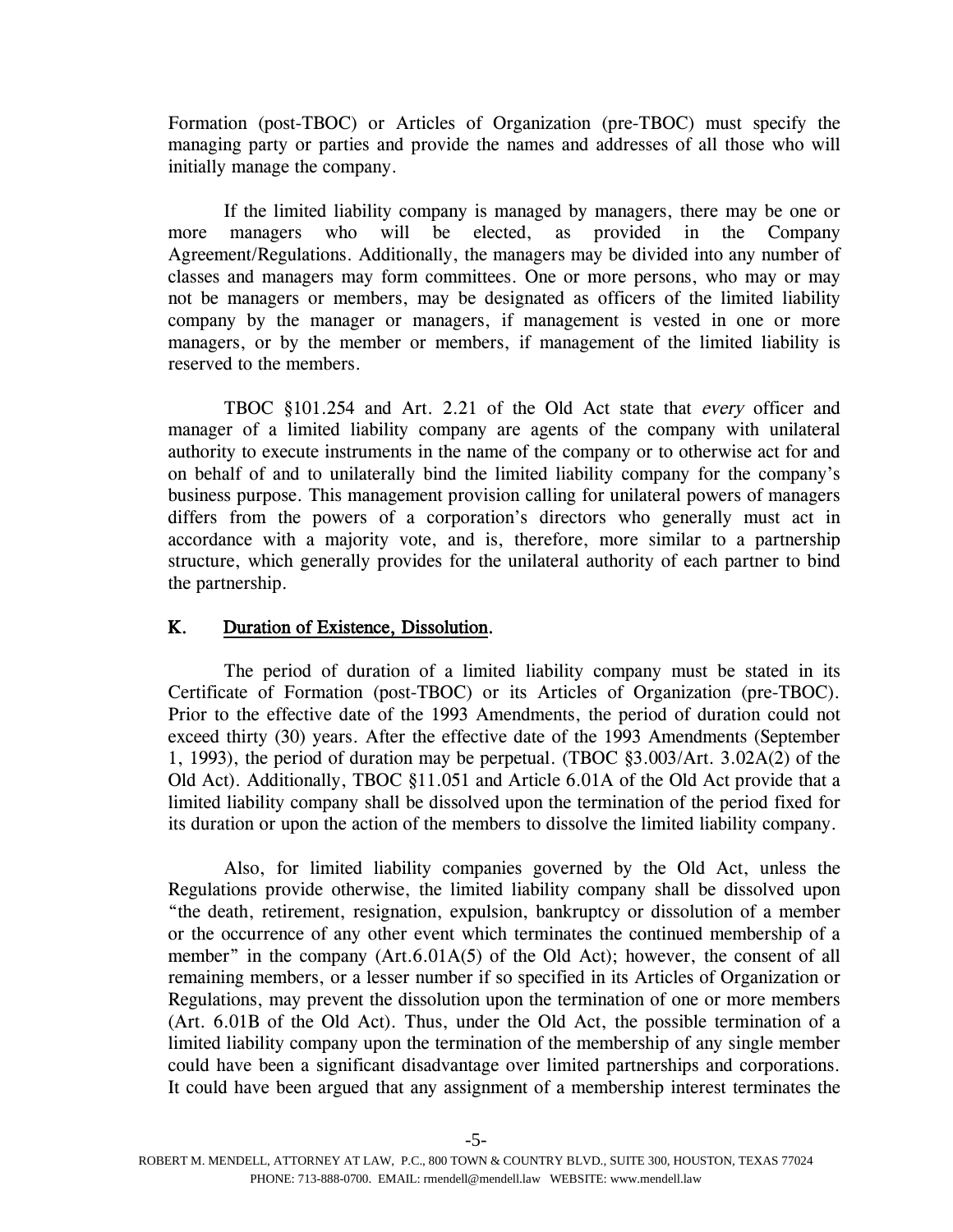continued existence of a limited liability company, necessitating the consent of the remaining members to continue the company.

Under the TBOC, the dissolution of a domestic legal entity, including limited liability companies, is called "winding up" and is governed by the provisions of Chapter 11 of the TBOC. Such provisions no longer provide that a limited liability company wind up and/or reconstitute due to a terminating event of one member if there are other members of the company at the time.

Like a corporation, a limited liability company must wind up its affairs and file a Certificate of Termination (post-TBOC) or Articles of Dissolution (pre-TBOC) to complete the winding up. (TBOC Chapter 11 Arts. 6.03, 6.05, 6.07 and 6.08 of the Old Act).

## L. Applicability of Other Texas Statutes.

For limited liability companies governed by the Old Act: Article 8.12 of the Old Act specifies that the TBCA as well as the Texas Miscellaneous Corporation Law Act ("TMCLA") supplement the Old Act to the extent they are not inconsistent with the Old Act. In particular, Part 5 of the TBCA with respect to mergers and Article 7.06 of the TMCLA regarding director liability (for managers) are specifically incorporated into the Old Act. Despite the Old Act's definite reliance on the TRLPA, the TRLPA was not included with the reference to the TBCA and the TMCLA in Article 8.12 of the Old Act. As a result, future interpretation of large amounts of the Old Act which were drawn from the TRLPA may be difficult.

For limited liability companies governed by the TBOC, the TBOC is a comprehensive code embracing essentially all legal entities within its contents.

## II. EFFECT OF LIMITED LIABILITY COMPANY STATUS.

## A. Liability to Third Parties – Entity Creditors (Veil Piercing).

Effective September 1, 2011, §101.002 was added to the limited liability company provisions of the TBOC in order to level the "playing field" regarding owner (shareholder/member) liability to third parties with regard to entity level debts, whether the entity is organized as a corporation or a limited liability company. The leveling occurred by making limited liability companies subject to the same rules as corporations by reference to the corporate veil piercing provisions contained in the TBOC and making them applicable to limited liability companies. The amendment reads as follows:

Sec. 101.002. APPLICABILITY OF OTHER LAWS. (a) Subject to Section 101.114, Sections 21.223, 21.224, 21.225, and 21.226 apply to a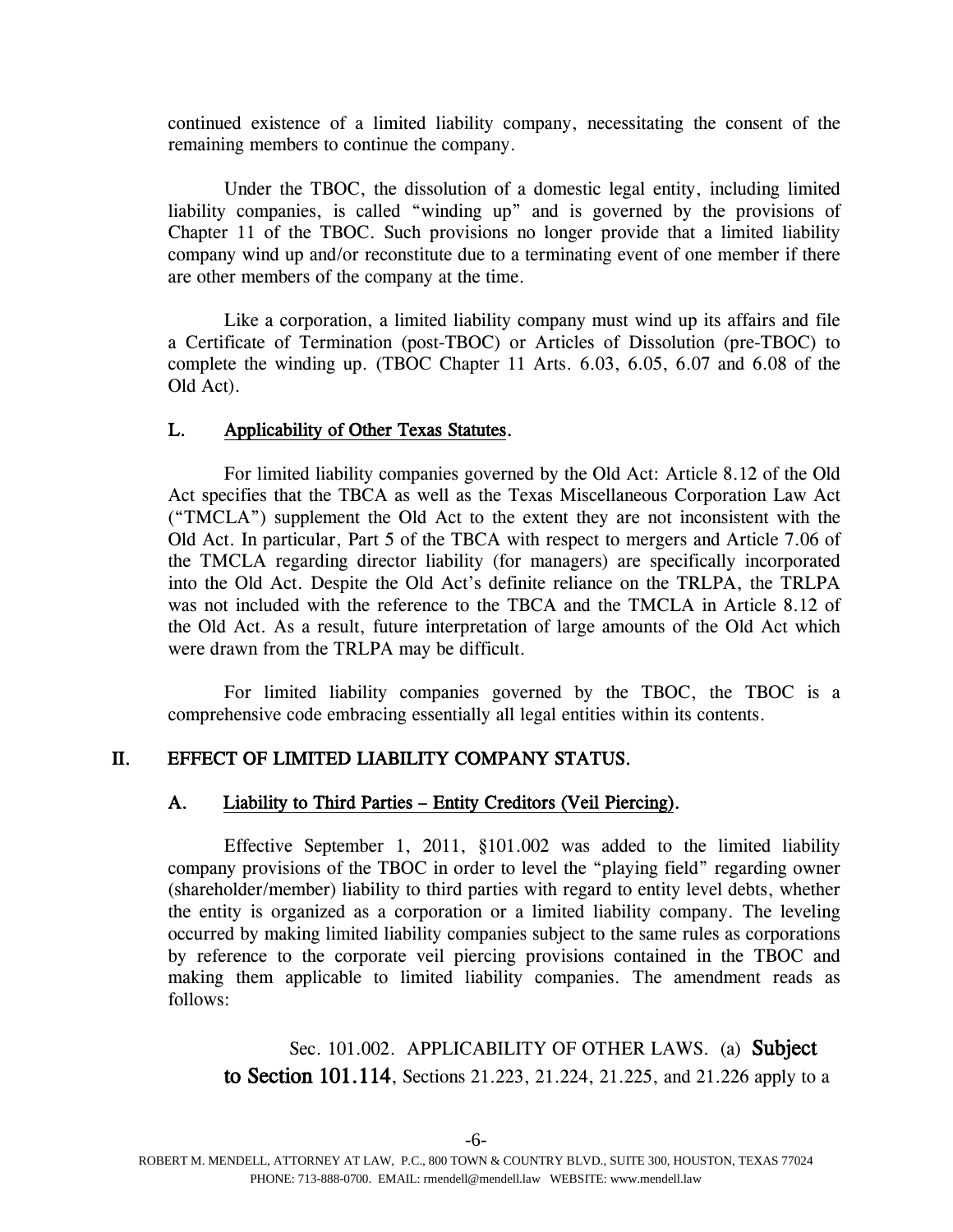limited liability company and the company's members, owners, assignees, affiliates, and subscribers. [Emphasis added]

(b) For purposes of the application of Subsection (a):

(1) a reference to "shares" includes "membership interests";

(2) a reference to "holder," "owner," or "shareholder" includes a "member" and an "assignee";

(3) a reference to "corporation" or "corporate" includes a "limited liability company";

(4) a reference to "directors" includes "managers" of a manager-managed limited liability company and "members" of a membermanaged limited liability company;

(5) a reference to "bylaws" includes "company agreement"; and

(6) the reference to "Sections 21.157-21.162" in Section

21.223(a)(1) refers to the provisions of Subchapter D of this chapter.

Added by Acts 2011, 82nd Leg., R.S., Ch. 25, Sec. 1, eff. September 1, 2011.

Sec. 101.114. LIABILITY FOR OBLIGATIONS. Except as and to the extent the company agreement specifically provides otherwise, **a member** or manager is not liable for a debt, obligation, or liability of a limited liability company, including a debt, obligation, or liability under a judgment, decree, or order of a court. [Emphasis added]

Acts 2003, 78th Leg., ch. 182, Sec. 1, eff. Jan. 1, 2006.

The language making §101.002 expressly subject to §101.114 would seem to result in the continuing applicability of the above-emphasized language of §101.114 and, thus, the continuing protection of members and managers from entity level debts of the limited liability company. However, notwithstanding this "problematical" grammatical construction error possibly involved in the amendment, after August 31, 2011, this author would conclude that there is presumably no entity shielding advantages for entity liabilities by choosing the limited liability company structure over the corporate structure.

Thus, after August 31, 2011, limited liability companies would presumably be subject to the corresponding liability limiting provisions of the TBOC (particularly, TBOC §21.223), for corporations governed by the TBOC, and of the TBCA (particularly, TBCA Art. 2.21A), for corporations not governed by the TBOC. For example, TBOC §21.223(a)(2) and TBCA Art. 2.21A limit shareholders' liability with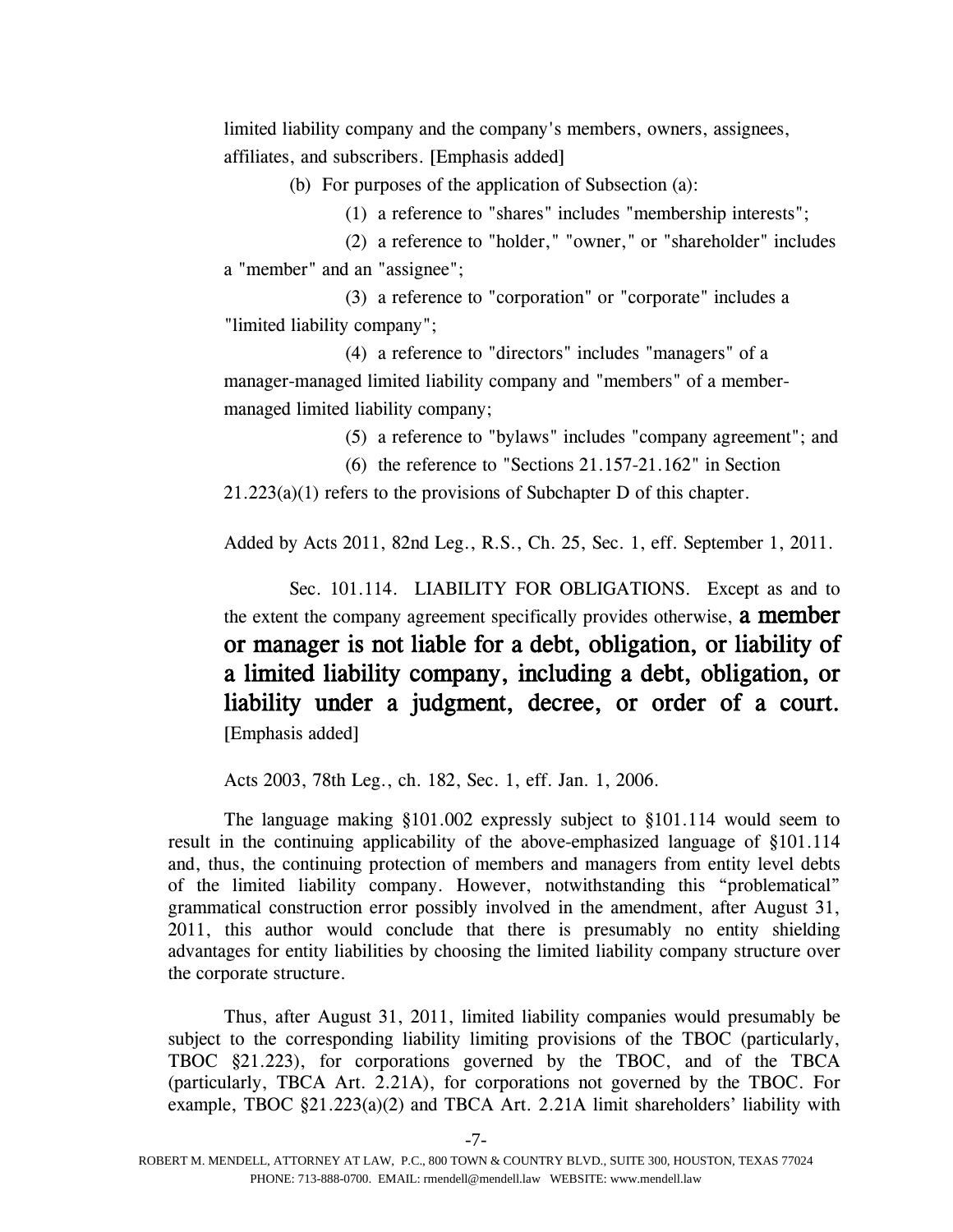respect to *contractual* obligations of the corporation not involving actual or constructive fraud on the part of the shareholder, which leads to questions regarding shareholder liability for *tort* claims against the corporation. Additionally, there is some concern that the language excluding liability for corporate obligations on the basis of the failure of the corporation to observe a corporate formality could be construed to mean claims solely based on such failure, leaving open the potential liability exposure to the shareholder for claims asserting a failure to observe corporate formalities *coupled with* some other action or omission by the shareholder or the corporation.

It should also be noted that there are certain other exceptions to a member's limited liability to entity creditors that have existed prior to the amendment that became effective on September 1, 2012 and continue to apply. First, the company's Company Agreement/Regulations may provide exceptions to a members' otherwise limited liability. Second, a member will be liable for the written promise to make a contribution to the limited liability company, despite a change in circumstances. (Art. 5.02 of the Old Act). Third, if a member knowingly receives a distribution after which the limited liability company's liabilities exceed the fair market value of its assets, then the member is liable for the return of such distribution. (TBOC §101.206(d)/Art. 5.09B of the Old Act). Finally, an assignee of a members' membership interest will be liable to make the assignor's contributions to the company, unless such obligations were unknown to the assignee. (Art. 4.07B of the Old Act).

Also be cognizant of independent grounds for liability against a member or a manager for entity creditors. If liability against a member or manager is based upon the actions or inactions of the member or manager, rather than the actions or inactions of other members, managers, employees or other agents of the limited liability company, then the member or manager may be liable for his or her own actions or inactions, independent of possible recourse against the limited liability company.

#### B. Liability to Third Parties – Creditors of Members (Reverse Veil Piercing).

A significant provision in the Old Act, and in the TBOC provisions relating to limited liability companies, is the exclusive remedy provision regarding creditors of a member (but not of the limited liability company) with respect to collection against the membership interest of a debtor member ("external creditors"). This remedy is commonly referred to as a "charging order" remedy (as opposed to, for example, a "turnover order" remedy). TBOC §101.112/Art. 4.06 of the Old Act. A "charging order" gives the judgment creditor only a right to the cash distributions attributable to the member's interest (when and to the extent declared by the limited liability company). The judgment creditor who holds the charging order does not become the owner of the membership interest of the debtor member.

Both TBOC §101.112 and Art. 4.06 of the Old Act were amended effective as of September 1, 2007 to clarify that the "charging order" remedy is the exclusive remedy of a judgment creditor of a debtor member with respect to the debtor member's membership interest in the limited liability company. (Note: Such was probably already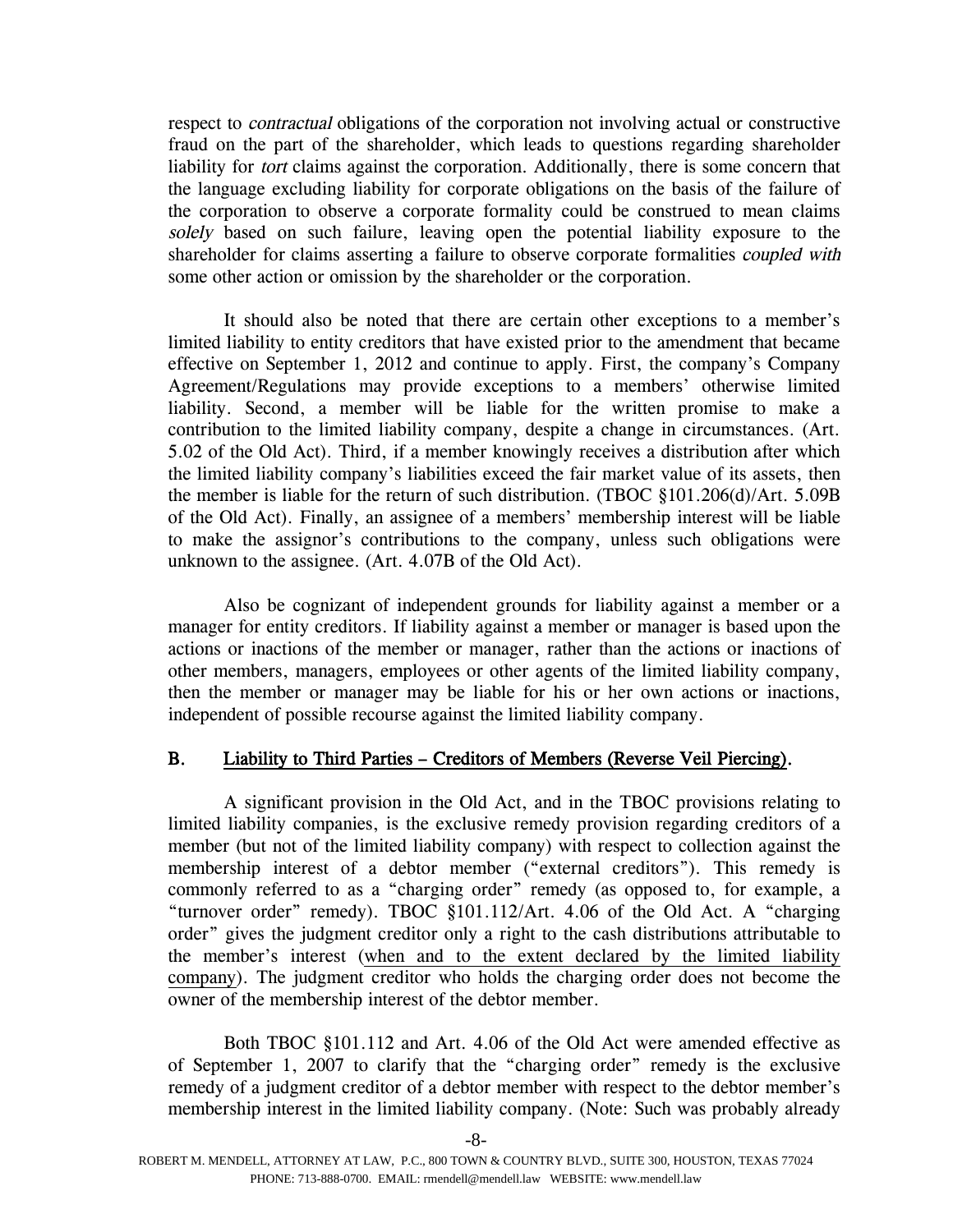the case, but the statutes were modified to delete some ambiguous wording to make this clearer.)

The 2010 Olmstead case in Florida has garnered significant interest in the reverse veil piercing arena, particularly when dealing with single member limited liability companies. Olmstead v. Federal Trade Commission, No. SC08-1009 (Florida Supreme Court 6-24-10). The Florida Supreme Court ruled in that case that, based on the wording of the applicable Florida remedy execution statutes, a court could enter a "turnover order" remedy against a limited liability company's assets relating to a judgment creditor of its single member. The holding was that the "charging order" provisions were permissive, not exclusive. Presumably, a Texas court would have to disallow the result determined by the Florida court because the Texas statute makes it clear that the "charging order" remedy is exclusive. Compare the statutes:

#### Florida Statute:

Section  $608.433(4)$ . On application to a court of competent jurisdiction by any judgment creditor of a member, the court may charge the limited liability company membership interest of the member with payment of the unsatisfied amount of the judgment with interest. To the extent so charged, the judgment creditor has only the rights of an assignee of such interest. This chapter does not deprive any member of the benefit of any exemption laws applicable to the member's interest. [Emphasis added]

#### Texas Statute:

Sec. 101.112. MEMBER'S MEMBERSHIP INTEREST SUBJECT TO CHARGING ORDER. (a) On application by a judgment creditor of a member of a limited liability company or of any other owner of a membership interest in a limited liability company, <sup>a</sup> court having jurisdiction may charge the membership interest of the judgment debtor to satisfy the judgment. [Emphasis added]

(b) If a court charges a membership interest with payment of a judgment as provided by Subsection (a), the judgment creditor has only the right to receive any distribution to which the judgment debtor would otherwise be entitled in respect of the membership interest.

(c) A charging order constitutes a lien on the judgment debtor's membership interest. The charging order lien may not be foreclosed on under this code or any other law.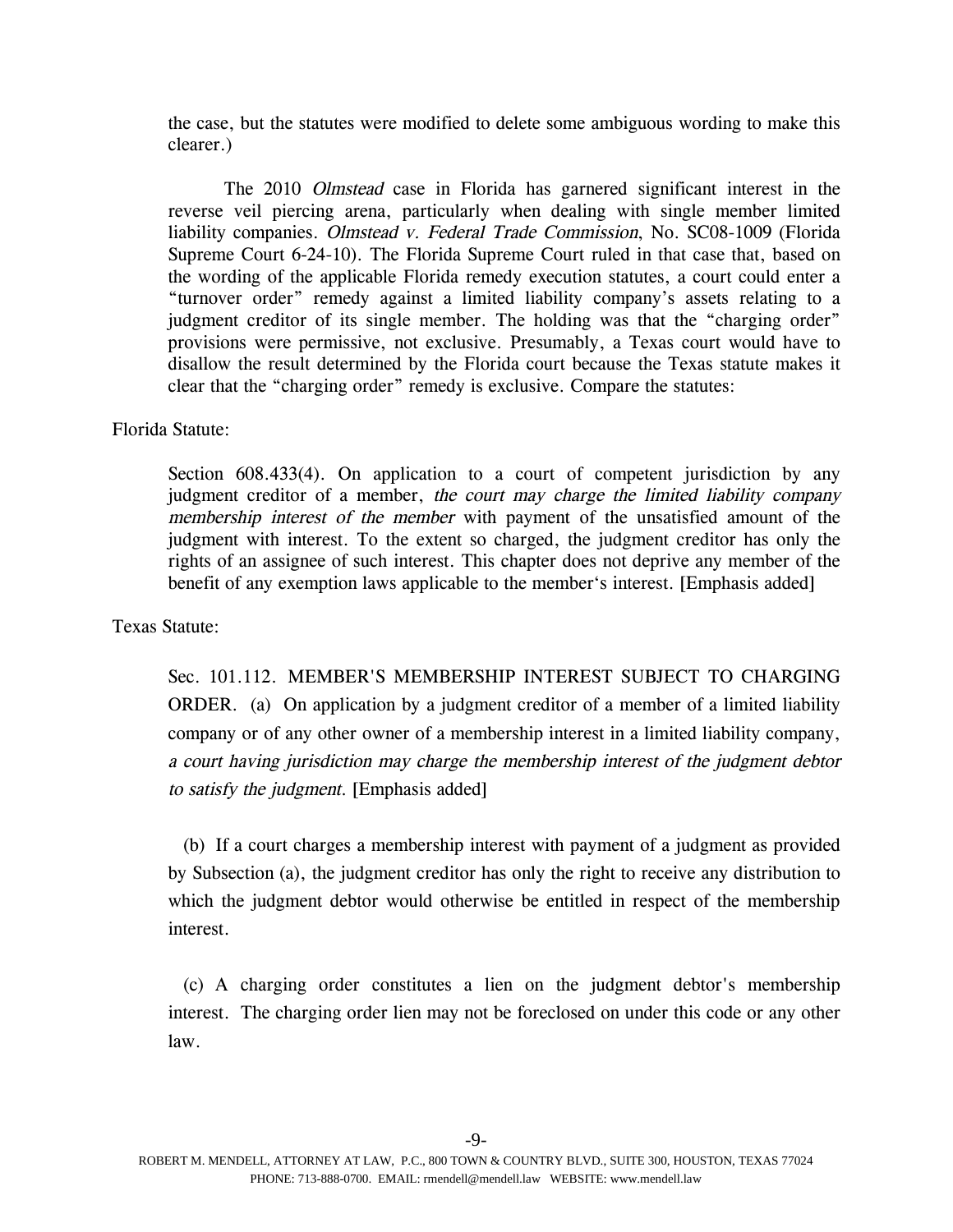# (d) The entry of <sup>a</sup> charging order is the exclusive remedy by which <sup>a</sup> judgment creditor of <sup>a</sup> member or of any other owner of <sup>a</sup> membership interest may satisfy <sup>a</sup> judgment out of the judgment debtor's membership interest. [Emphasis added]

(e) This section may not be construed to deprive a member of a limited liability company or any other owner of a membership interest in a limited liability company of the benefit of any exemption laws applicable to the membership interest of the member or owner.

(f) A creditor of a member or of any other owner of a membership interest does not have the right to obtain possession of, or otherwise exercise legal or equitable remedies with respect to, the property of the limited liability company.

Acts 2003, 78th Leg., ch. 182, Sec. 1, eff. Jan. 1, 2006. Amended by: Acts 2007, 80th Leg., R.S., Ch. [688](http://www.legis.state.tx.us/tlodocs/80R/billtext/html/HB01737F.HTM), Sec. 98, eff. September 1, 2007. Acts 2009, 81st Leg., R.S., Ch. [84](http://www.legis.state.tx.us/tlodocs/81R/billtext/html/SB01442F.HTM), Sec. 40, eff. September 1, 2009.

## C. Nature of Ownership Interest.

A member's "membership interest" in a limited liability company is considered personal property. (TBOC §101.106/Art. 4.04 of the Old Act). A member has no interest in any specific property of a limited liability company. (TBOC §101.106/Art. 4.04 of the Old Act). A membership interest may be evidenced by a "certificate of membership interest" if the Company Agreement/Regulations so provide, or it may be uncertificated and represented on the company's books only. (TBOC §3.201/Art. 4.05B of the Old Act).

#### D. Restrictions on Transferability.

While a membership interest is assignable in whole or in part, the assignee of the interest has only the right to share in distributions and does not become a member of the limited liability company solely as a result of the assignment, unless the Company Agreement/Regulations state otherwise. In such cases and unless the Company Agreement/Regulations provides otherwise, the assignee will become a member only upon the consent of all the remaining members. (TBOC §101.109(c)/Art. 4.07 of the Old Act). An assignee who is not a member will still receive any distribution made in respect of the membership interest; however, the assignor will continue to be the member of the company and will have the power to exercise the rights and powers of a member. (TBOC  $\S 101.109/Art. 4.05(A)(3)$  and (4) of the Old Act). If the assignee becomes a member of a limited liability company, he will have all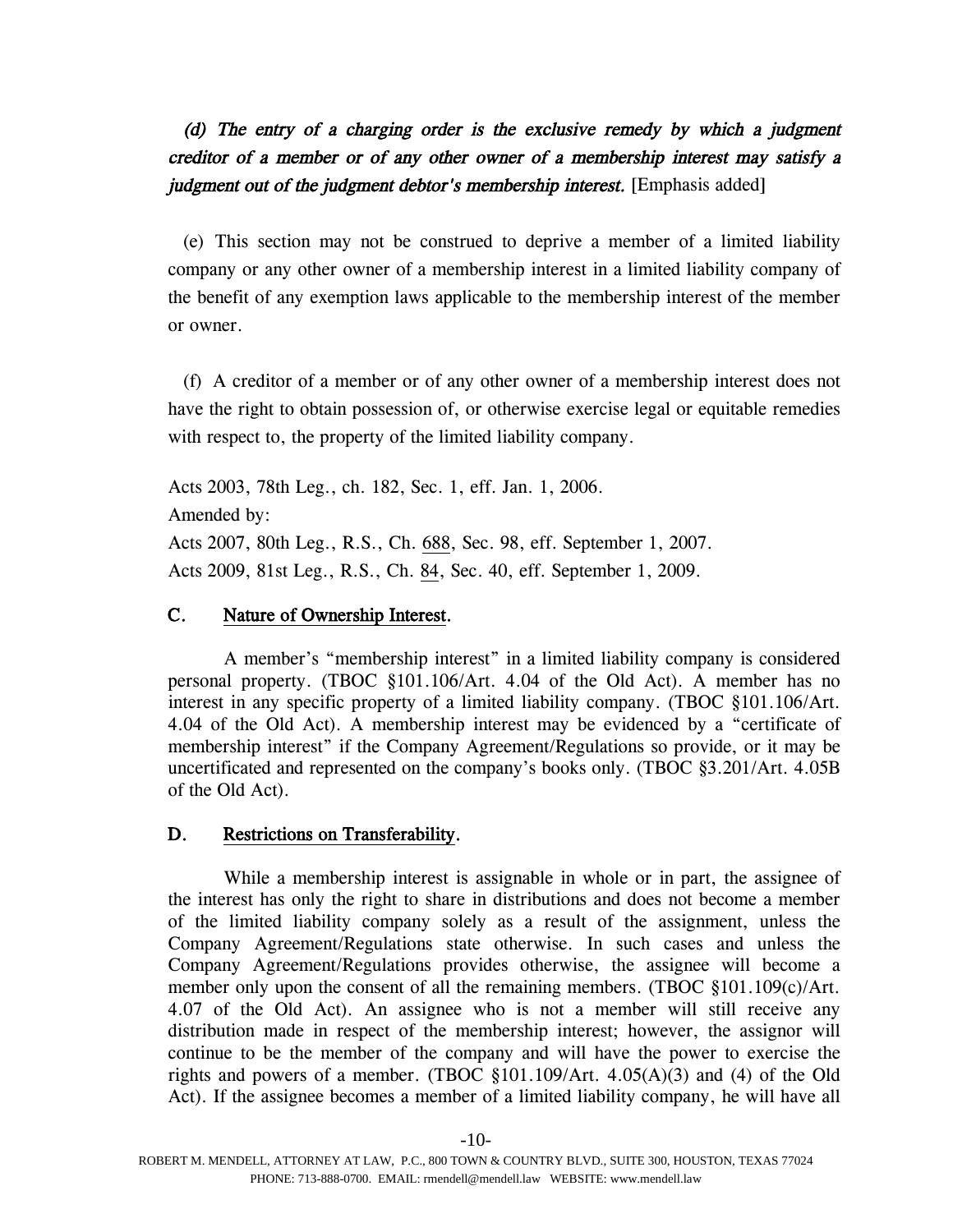assigned rights and powers relating to the membership interest that was assigned, and is liable for all enforceable obligations for contributions of the assignor to the company if the assignee knew of such obligations. (TBOC §101.110/Art. 4.07B of the Old Act).

## E. Effect Outside Texas.

Due to the proliferation of limited liability company statute enactment which now includes all fifty (50) states and the District of Columbia, it appears likely that all or essentially all of the benefits a Texas limited liability company may enjoy in Texas will be recognized by other states, although attention should be directed toward the possible impact of technical, and even substantive, differences among the various states' statutes. Article 4.03B of the Old Act states that "it is the intention of the Legislature...that the legal existence of limited liability companies, formed under this Act may be recognized beyond the limits of [Texas]." When conducting business in other states, qualification of the Texas limited liability company as a foreign limited liability company should be obtained. With respect to foreign limited liability companies conducting business in Texas, Texas has included in the Old Act and the TBOC the requirements for the registration of foreign limited liability companies in Texas.

# III. TAX EFFECT OF LIMITED LIABILITY COMPANIES

## A. Tax Entity Classification Under the "Check the Box" Regulations..

Default Classification; Two or More Members. Effective January 1, 1997, a domestic non-corporate business entity, including a Texas limited liability company, with two (2) or more members will be classified as a partnership for U.S. income tax purposes, unless such entity makes an affirmative election to be classified as a corporation. (Reg. §§301.7701-3(a); 301.7701-3(b)(1)).

Default Classification; Single Member. A domestic non-corporate business entity, including a Texas limited liability company, with a single member shall be disregarded as an entity separate from its owner for U.S. income tax purposes, unless such entity makes an affirmative election to be classified as a corporation. (Id). If a domestic non-corporate business entity with a single member is disregarded for U.S. income tax purposes, its activities are treated in the same manner as a sole proprietorship, branch or division of the single member, depending on whether the single member is an individual or another non-disregarded entity. (Reg. §301.7701- 2(a)). Note: In many cases, the default classification will be the desirable classification and will be achieved automatically with no need to file an election.

Revenue Ruling 2004-77. Rev. Rul. 2004-77, 2004-31 I.R. B. 119 (8/2/2004) provides that, if a limited liability company has two members under local law, but one of the members is, for U.S. income tax purposes, disregarded as an entity separate from the other member, then the limited liability company cannot be classified as a partnership and is disregarded as an entity separate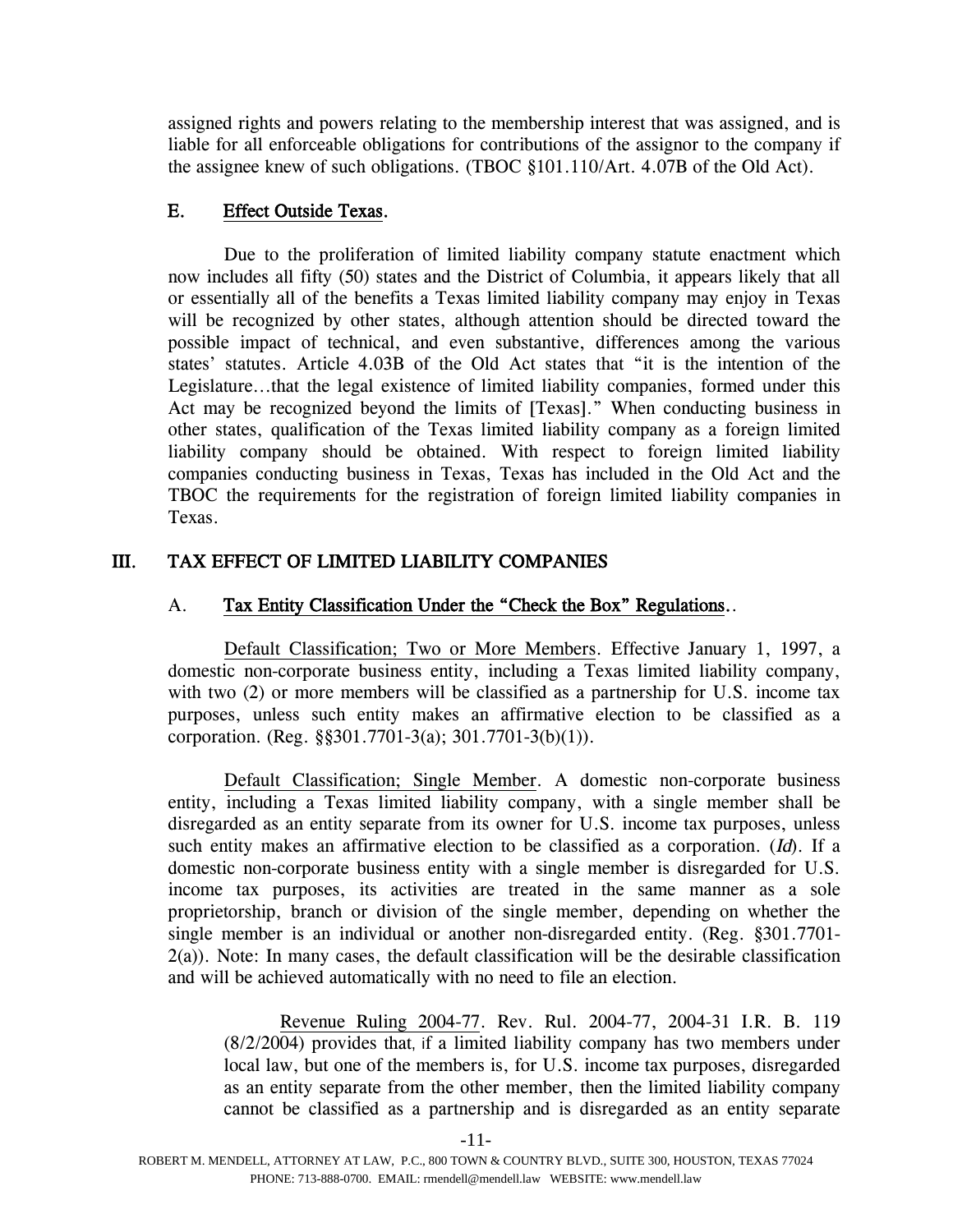from the other member. Thus, for example, a limited liability company ("Limited Liability Company No. 1") with two members, one member being a natural person ("Individual A") and the other member being another limited liability company owned wholly by Individual A ("Limited Liability Company No. 2"), will not be treated as a partnership for U.S. income tax purposes. Both, Limited Liability Company No. 1 and Limited Liability Company No. 2 will be disregarded entities of Individual A, unless an election is made to be taxed as a corporation by either or both limited liability companies.

Revenue Procedure 2002-69. Rev. Proc. 2002-69, 2002-45 I.R.B. 831 (11/12/2002) provides that the default classification of a limited liability company whose ownership interests are comprised solely of community property interests of a husband and wife shall be the classification chosen by the husband and wife by their tax filings, either disregarded like a single member limited liability company or partnership like a limited liability company with two members. If disregarded classification is desired, the Company Agreement should be signed by only one of the spouses, as ownership interests reflected as contractual interests would presumably create a partnership default classification.

Taxpayer Identification Number (TIN). A single member disregarded entity is required to obtain its own TIN for employment tax returns and certain excise tax returns. This includes disregarded limited liability companies that are qualified subchapter S subsidiaries. [See Instructions to Form SS-4 for a good discussion on this.]

Pierre v. Commissioner (8-24-09). Although the "Check the Box" Regulations indicate that the entity tax classification rules are applicable for federal tax purposes (as opposed to federal income tax purposes), the Tax Court, in a fully reviewed decision, ruled that a single member limited liability company, treated as a disregarded entity for federal income tax purposes, is nonetheless treated as a separate entity for federal gift tax purposes, thus, allowing valuation discounting. Suzanne J. Pierre, 133 T.C. No. 2 (8-24-09).

Election to be Taxed as a Corporation. A non-corporate entity, including a Texas limited liability company, may elect to be classified as other than its default classification described above or change its classification by filing Form 8832, Entity Classification Election, with the IRS service center designated on such form. (Reg.  $§301.7701-3(c)(1)(i)$ . Such election form should be attached to such entity's tax return for such year. The effective date of the election will be the date specified by the entity on Form 8832 or the date filed if no such date is specified on the election form. (Reg. §301.7701-3(c)(1)(iii)). The effective date specified on Form 8832 cannot be more than 75 days prior to the date on which the election is filed and cannot be more than 12 months after the date on which the election is filed. (Id). If a non-corporate entity, including a Texas limited liability company, makes an election to change its classification (other than an election made by an existing entity to change its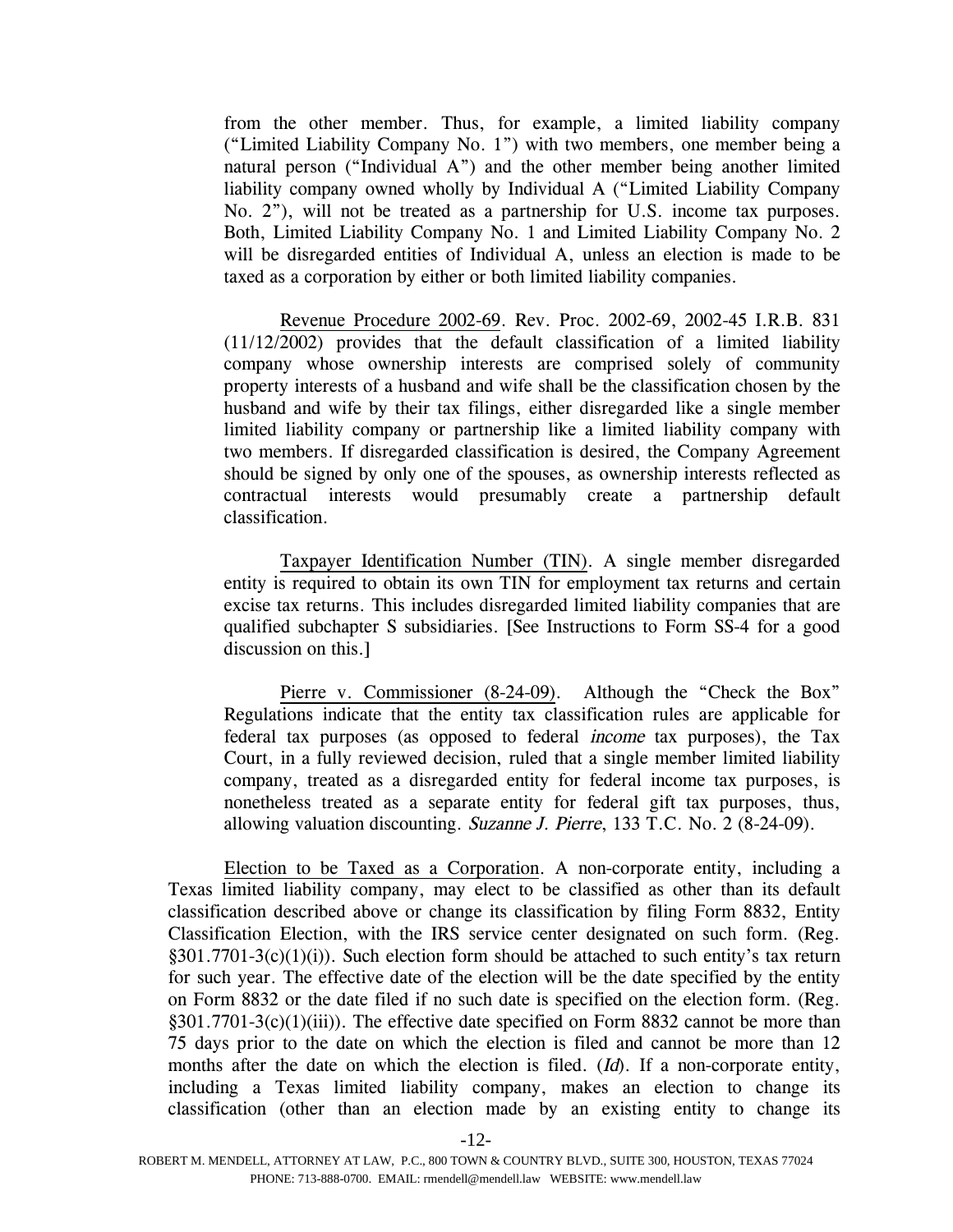classification as of the effective date of these regulations), the entity cannot change its classification by election again during the 60 months succeeding the effective date of the election. (Reg.  $§301.7701-3(c)(1)(iv)$ ).

Election to be Taxed as an S Corporation. Many practitioners who favor S corporation structuring, and who also believe that the limited liability company structure provides a better liability shield than the corporate structure in Texas (but note the enactment of the 2011 Texas state legislation discussed above which was designed to make comparable the liability shields of corporations and limited liability companies), often recommend forming a limited liability company, electing to be taxed as a corporation rather than a partnership (or disregarded entity) and electing S corporation status. The instructions to both Form 8832 (Entity Classification Election) and Form 2553 (S Election) provide that only the Form 2553 need be filed to make both elections, assuming that the same effective date is desired for both elections (which is usually the case). For example, the instructions to Form 8832 (Rev. March 2007) state on the top of the middle column on Page 4: "An eligible entity that timely files Form 2553 to elect classification as an S corporation and meets all other requirements to qualify as an S corporation is deemed to have made an election under Regulations section  $301.7701-3(c)(v)$  to be classified as an association taxable as a corporation."

Pre-1997 Classifications. The claimed tax classification of a non-corporate entity, including a Texas limited liability company, that was in existence prior to January 1, 1997 will be respected for all periods prior to January 1, 1997, if the entity had a reasonable basis (within the meaning of IRC §6662) for its claimed classification, and neither the entity nor any of its members was notified in writing on or before May 8, 1996 that the classification of the entity was under examination (in which case, the entity's classification will be determined in the examination). (Reg. §301.7701-3(f)(2)). Note: This provision should provide substantial comfort that IRS conflicts over classification issues for even prior periods should be uncommon.

## B. Comparison to Limited Partnerships.

1. Flow Through of Tax Attributes. Assuming tax status as a partnership, a limited liability company will not be a separate taxable entity and there will be a flow through to the members of all tax attributes associated with the company. The benefits to be achieved from this flow through is the avoidance of double taxation associated with C corporations and the availability to pass through losses and deductions to the member level.

2. Passive Activity Loss Restrictions. Only three of the seven material participation tests (under Reg.  $\S1.469-5T(a)$ ) apply to determine material participation by limited partners: (i) participating for more than 500 hours, (ii) materially participating in the activities for five of the last ten years or (iii) if the activity is a personal service activity, participating for three years preceding the current tax year. As a practical matter, this means a limited partner will materially participate only if he participates more than five hundred hours during the year or the requisite prior years.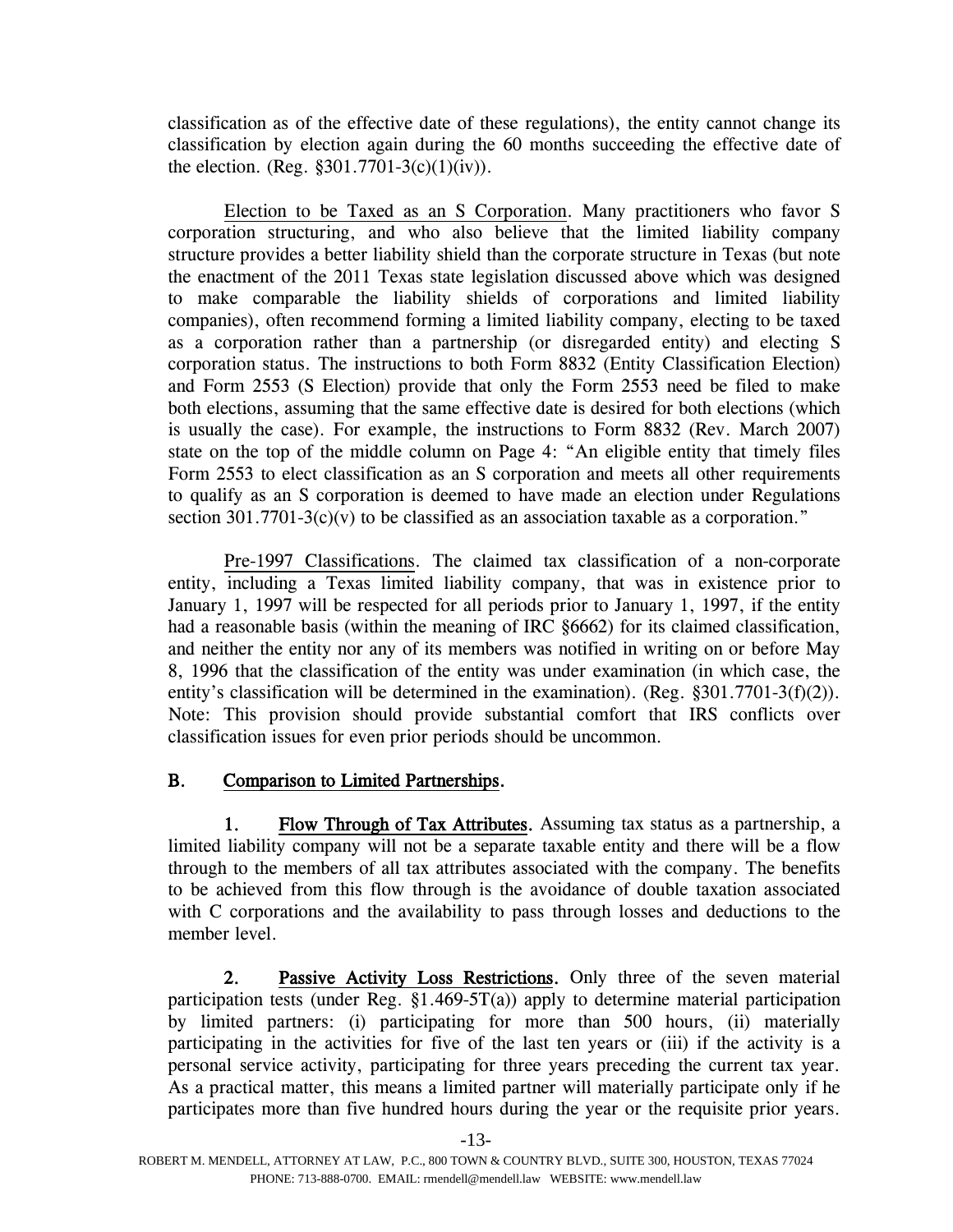Although treated as a partnership for tax purposes, arguably members of a limited liability company should be treated as S corporation shareholders for purposes of determining material participation. Accordingly, all seven tests (under Reg. §1.469- 5T(a)) relating to the determination of material participation should be open to them, including: (i) participation by the member constitutes substantially all of the participation in the activity by all members during the year, (ii) participation by the member is for more than one hundred hours, but not less than any other individual, (iii) the activity is a "significant participation activity" and the member's cumulative number of hours of participation in all significant participation activities exceeds five hundred hours or (iv) based on all of the facts and circumstances, participation by the member in the activity is on a regular, continuous and substantial basis. If it is ultimately determined that the "partnership" rule would apply, the limited liability company is still superior to a limited partnership due to the availability of the "500" test, without risk of losing limited partner status under state law due to too much management involvement. With respect to managers, who would normally be general partners in a limited partnership, the "partnership" rule could be disadvantageous because such managers would be limited to only three of the seven tests.

Garnett v. Comr., 132 T.C. No. 19  $(6/30/09)$  held that interests in a limited liability company will be treated as general partnership interests for determining material participation of a member and that the presumption is that losses passing through to the members is not passive. See, similarly, *Thompson v. U.S.*, No. 06-211 (Fed. Cl. (7/20/09, acq'd by IRS as to result on 4-5-10) and Newell v. Commissioner, T.C. Memo 2010-23 (2/16/10).

3. 3.8% Net Investment Tax. The tax on net investment income at a rate of 3.8% became in effect for tax years starting in 2013 (the "3.8% Net Investment Income Tax"). The following rules apply generally as to individuals: (i) the tax is imposed on the net investment income of the individual in excess of the designated threshold amounts (\$250,000 for married couples, \$125,000 for single taxpayers); (ii) essentially almost all "non-compensation" income (income other than wages, bonuses and earnings from self-employment) is treated as net investment income; (iii) an exception is allocable income from a trade or business which is not "passive" to the individual (in other words, "active") under the passive activity loss rules (IRC §469 and treasury regulations thereunder); and (iv) the material participation tests under Reg. §1.469- 5T(a) will be generally used to determine whether an individual is materially participating in the trade or business and whether such individual is, thus, "active" with respect to such trade or business (making the allocable income not subject to the 3.8% Net Investment Tax). Again, it would appear, as discussed above regarding the passive activity rules, that a limited liability company would allow for all seven tests to apply, but the limited partnership only three. However, for both limited partnerships and limited liability companies, there may be exposure that qualification under a material participation test may cause the allocable share of income to be taxed as earnings from self-employment. Furthermore, particularly with limited partnerships, the activities associated with qualifying under a material participation test may cause the loss of the individual's entity liability shield for non-tax state law purposes.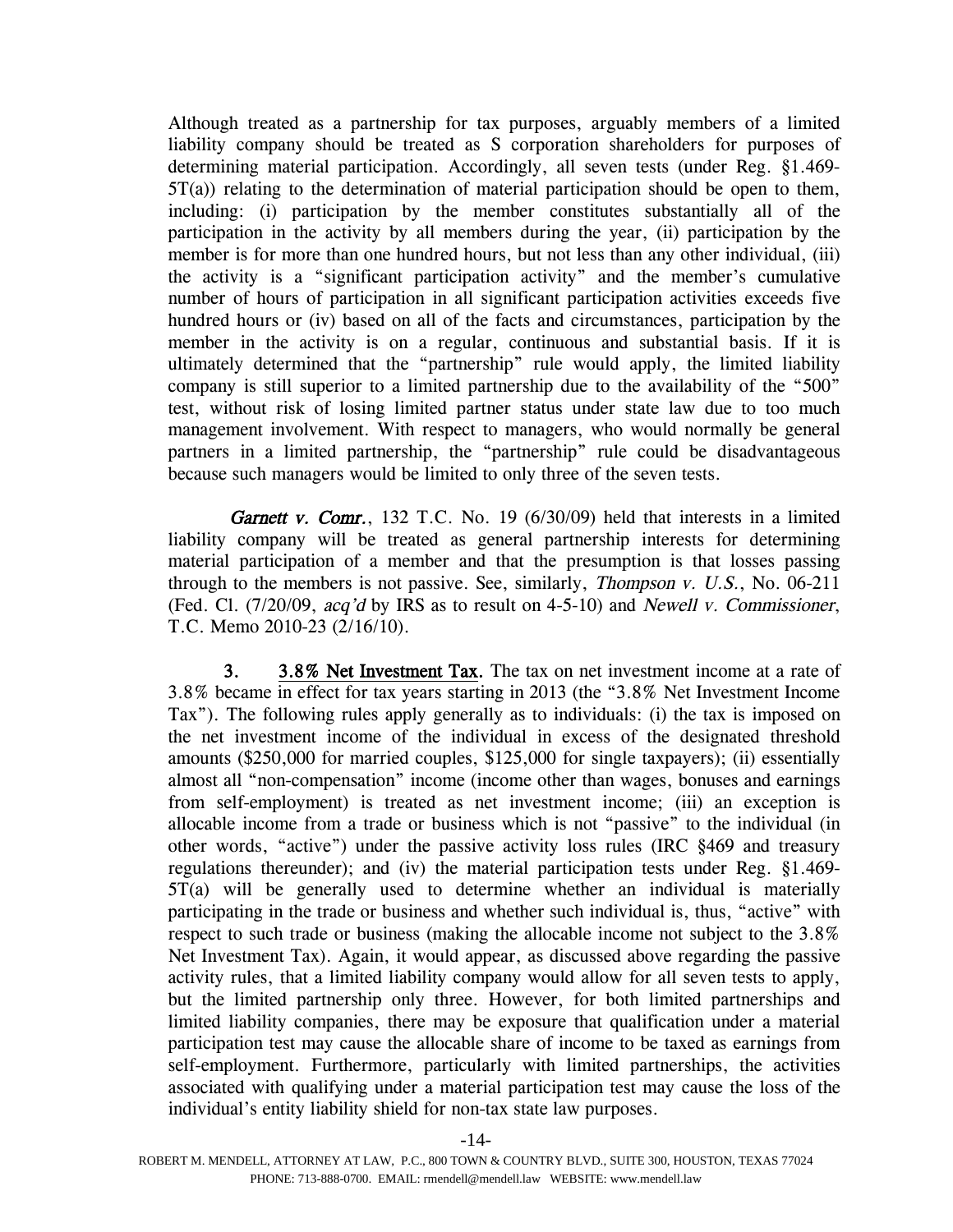4. Tax Basis of Interest in Limited Liability Company. Assuming partnership tax status, a limited liability company member would be allowed to include certain liabilities of the company in his basis for purposes of computing the basis limitation on the use of losses and deductions allocated to him. While this is true with respect to limited partnerships, as well, an important distinction in a limited liability company context is that a non-guaranteed "recourse" debt of the limited liability company should be treated as "nonrecourse" to the members and thus, available for basis inclusion in each member's basis. This is contrary to the limited partnership scenario, where the general partners are by operation of state law responsible for "recourse" obligations of the partnership.

5. Special Allocations. If partnership status is achieved for tax purposes, the ability to make special allocations of tax losses and deductions could be achieved, but subject to the comprehensive regulations promulgated under IRC §704(b). An advantage a limited liability company may have over a limited partnership in this regard relates to the greater chance of not having to comply with the deficit capital account restoration requirement promulgated under these regulations. This is because allocations of tax losses and deductions attributable to nonrecourse debt need not have a deficit capital account restoration requirement, as with allocations of losses and deductions attributable to recourse debt. As discussed above, there may be a greater ability for a limited liability company debt to be nonrecourse, even if recourse to the company, since no owner is automatically liable for the company's debts by operation of law, as is the case with general partners of a limited partnership.

6. Limited Liability. The participation of a limited partner in the management of a limited partnership can in many circumstances result in that limited partner's loss of limited liability protection. Conversely, all limited liability company members may participate in the management of the limited liability company without loss of limited liability protection. Furthermore, this limited liability protection extends to all limited liability company members, while a limited partnership must have at least one general partner who is liable for the limited partnership's debts. Participation in management by the limited liability company member may even satisfy one of the passive activity "material participation" tests, allowing the utilization of tax deductions at the member level, without jeopardizing such member's limited liability status.

7. Texas Franchise Tax. Commencing in 2007, both limited liability companies and "active" limited partnerships will be subject to the Texas franchise tax.

8. Mergers and Conversions. TBOC Chapter 10 and Art. 8.12 of the Old Act specifically provide for the ability of limited liability companies to merge with other limited liability companies and with corporations or limited partnerships and viceversa. Generally, a merger or conversion of a limited partnership to a limited liability company should not cause a termination of the limited partnership for tax purposes assuming there will be no transfer of fifty percent or more of the ownership interests in the conversion or merger under IRC §708. (See Rev. Rul. 95-37, 1995-1 C.B. 130.)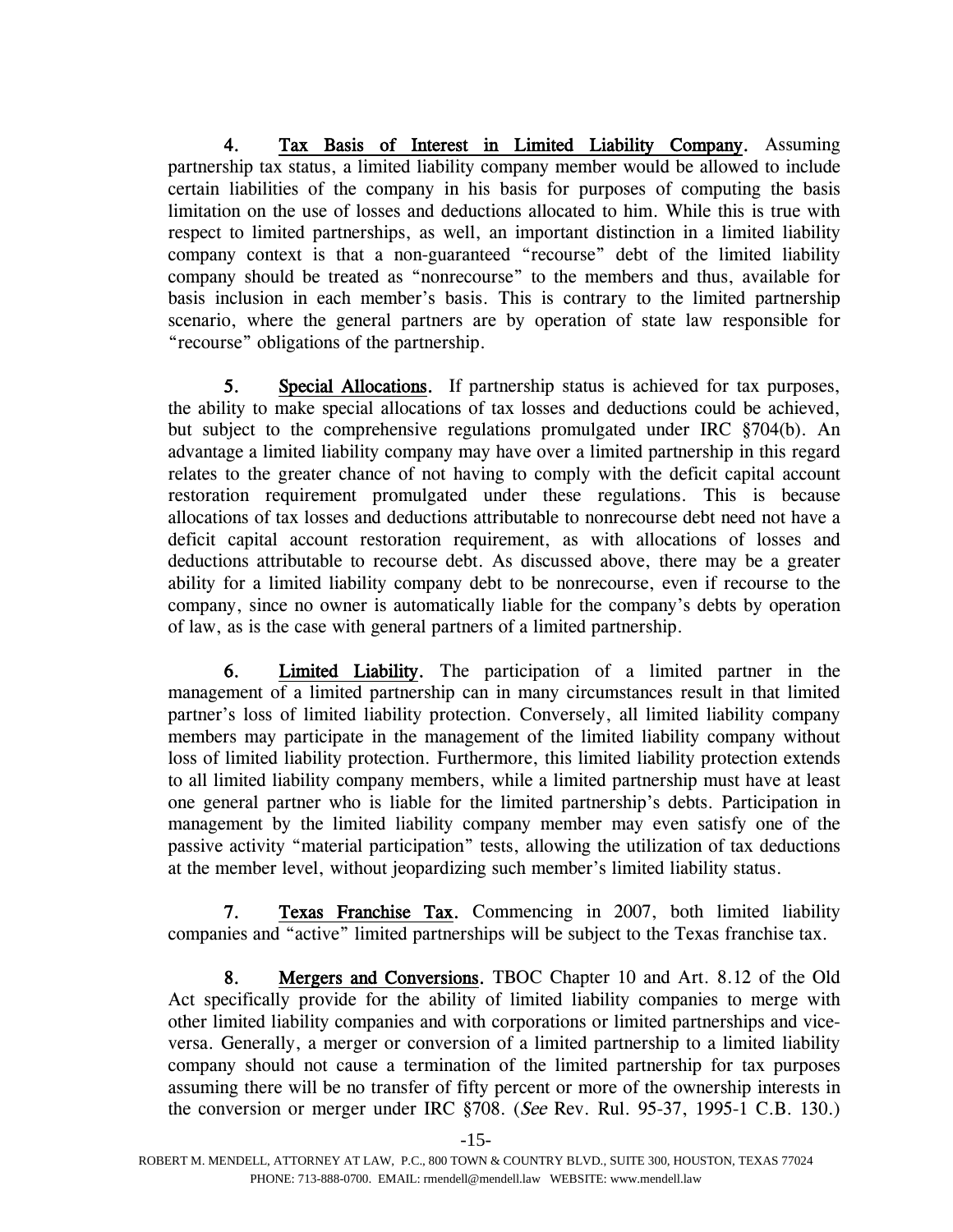Even prior to the issuance of such ruling, the IRS ruled, in PLR 9029019, that a Florida general partnership that converted into a Florida limited liability company did not terminate for tax purposes. Similarly, PLR 9010027 held that a conversion of a Florida limited partnership into a Florida limited liability company did not cause a tax termination of the limited partnership. In these rulings, the IRS analogized these transactions to the conversion of a general partnership into a limited partnership as discussed in Rev. Rul. 84-52, 1984-1 CB 157. Furthermore, PLR 9210019, dealing with the merger of a Texas limited partnership into a newly created Texas limited liability company, held that such merger did not terminate the partnership for tax purposes. It would appear that in such a conversion, the partners would be deemed to contribute their old partnership interests in exchange for the new limited liability company interests, and thus no terminating event would occur for purposes of IRC §708. Because IRC §752 would apply in such circumstances, any limited partnership converting or merging into a limited liability company that contained significant debt must be carefully scrutinized, particularly where disproportionate ownership interests may result between pre- and post-conversion or merger.

# C. Comparison to S Corporations.

1. Qualification. Limited liability companies, not electing to be taxed as a corporation, avoid the numerous restrictions imposed by the IRC on S corporations. Thus, such a limited liability company could involve one or more of the following, which would disallow S corporation treatment to a corporation: (i) a limited liability company may have more than one class of ownership interest (stock); (ii) a limited liability company may have more than one hundred owners (shareholders); and (iii) corporations, nonresident aliens, general or limited partnerships, all trusts, pension plans and charitable organizations can be owners (shareholders) of a limited liability company.

2. Automatic Tax Status. Limited liability companies are not required to file elections to obtain flow-through tax status, unlike an S corporation. In addition, a limited liability company is not subject to the inadvertent risk of losing tax status through changes in its stock ownership or classes of stock.

3. Special Allocations. Assuming partnership tax status, the limited liability company provides the ability to make special allocations of tax items if the requirements of IRC §704(b) are met. Due to the ability to treat "recourse" liabilities of a limited liability company (not guaranteed by one or more members of the limited liability company) as nonrecourse debts as to its members, the unattractive "deficit capital account restoration" requirement relating to special allocations can be avoided under certain circumstances. No special allocations are allowed for S corporations as all allocations must be made proportionate to stock ownership.

4. 3.8% Net Investment Tax. The tax on net investment income at a rate of 3.8% became in effect for tax years starting in 2013 (the "3.8% Net Investment Income Tax"). The following rules apply generally as to individuals: (i) the tax is imposed on

-16-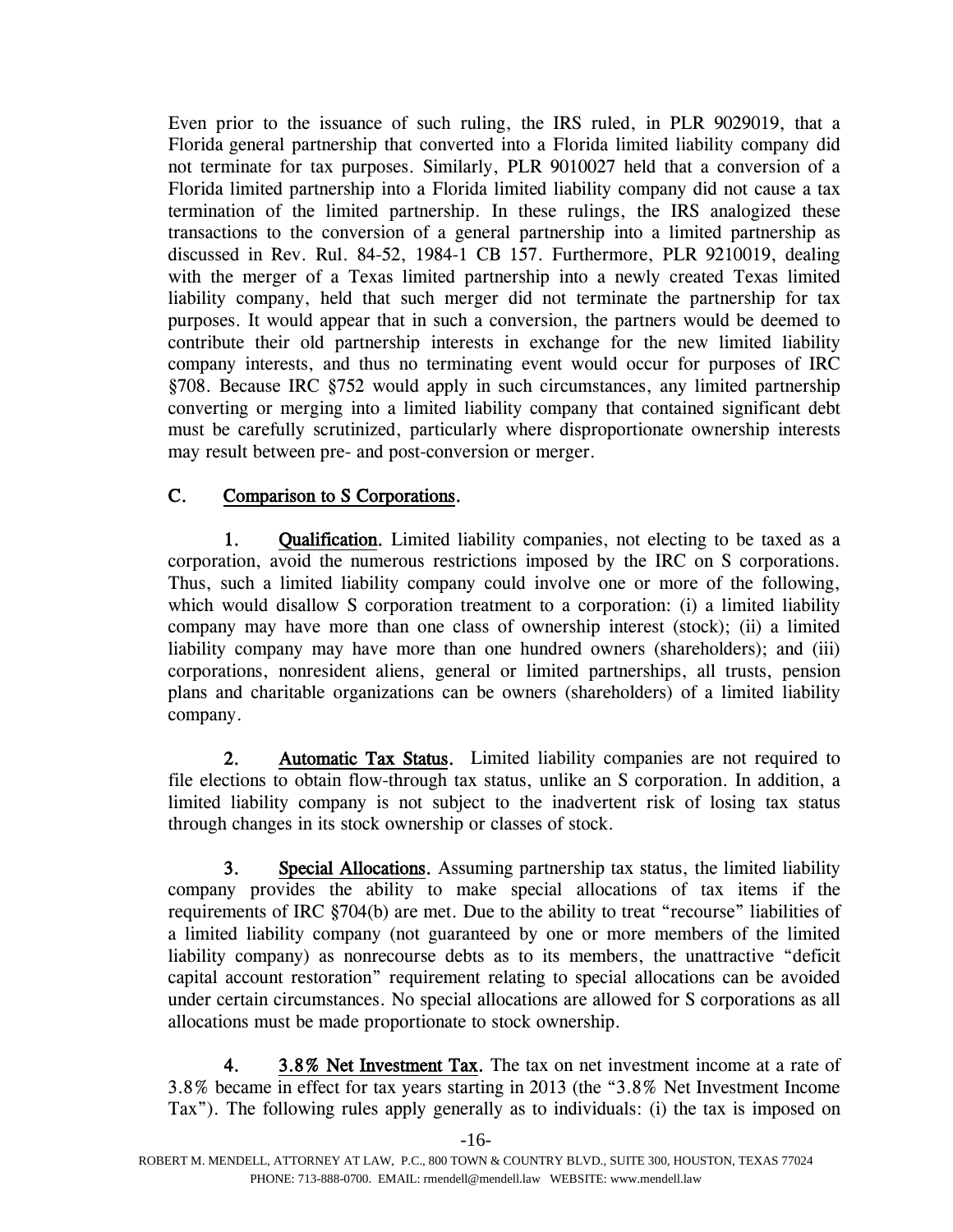the net investment income of the individual in excess of the designated threshold amounts (\$250,000 for married couples, \$125,000 for single taxpayers); (ii) essentially almost all "non-compensation" income (income other than wages, bonuses and earnings from self-employment) is treated as net investment income; (iii) an exception is allocable income from a trade or business which is not "passive" to the individual (in other words, "active") under the passive activity loss rules (IRC §469 and treasury regulations thereunder); and (iv) the material participation tests under Reg. §1.469- 5T(a) will be generally used to determine whether an individual is materially participating in the trade or business and whether such individual is, thus, "active" with respect to such trade or business (making the allocable income not subject to the 3.8% Net Investment Tax).

Many practitioners are favoring the S corporation as the entity of choice (over the limited liability company) because it may be considered as the best vehicle for avoiding the 3.8% Net Investment Tax. This may be largely because it is convenient and customary to "W-2" an owner for compensation (in this case, possibly "low" compensation) and have the remaining allocation of income (possibly a substantial amount) constitute income from an "active" source with respect to the owner, so as to avoid both the payroll taxes (including the additional 0.9% Medicare tax) and the 3.8% Net Investment Income Tax on such income. This is contrasted to the situations where (i) it is not customary (and maybe not allowable) to "W-2" income from entities that are partnerships for U.S. income tax purposes, like a limited liability company with more than one member classified under its default tax classification status, or (ii) an entity that will be treated as a Schedule C sole proprietorship for U.S. income tax purposes, like a limited liability company with a single individual member classified under its default tax classification status.

However, to be also considered, are several potentially significant drawbacks to selecting the S corporation structure, particularly where the main advantage being sought is solely the avoidance of the often relatively low tax liabilities associated with payroll taxes and the 3.8% Net Investment Tax. Those disadvantages may often pale when compared to the potential for double taxation, accelerated taxation and other potentially costly circumstances that may occur under the S corporation scenario and not generally with the limited liability company structure (in its default tax status as a disregarded entity or a partnership). These potential drawbacks include: (i) possible increased IRS scrutiny of owner compensation with regard to possible underpayment of payroll taxes (including the additional 0.9% Medicare tax) and the 3.8% Net Investment Income Tax, (ii) inadvertent S corporation disqualification or termination due to stock ownership by disqualified shareholders, (iii) inadvertent S corporation disqualification or termination due to the existence of a second class of stock, (iii) rigid tax and distribution allocation scheme, (iv) non-formation contributions of appreciated property taxable to the owner contributor, (v) distributions of appreciated property taxable to the owners, (vi) no increase in shareholder basis due to guaranty of entity debt, (vii) more entity formalities and (viii) susceptibility to reverse veil piercing.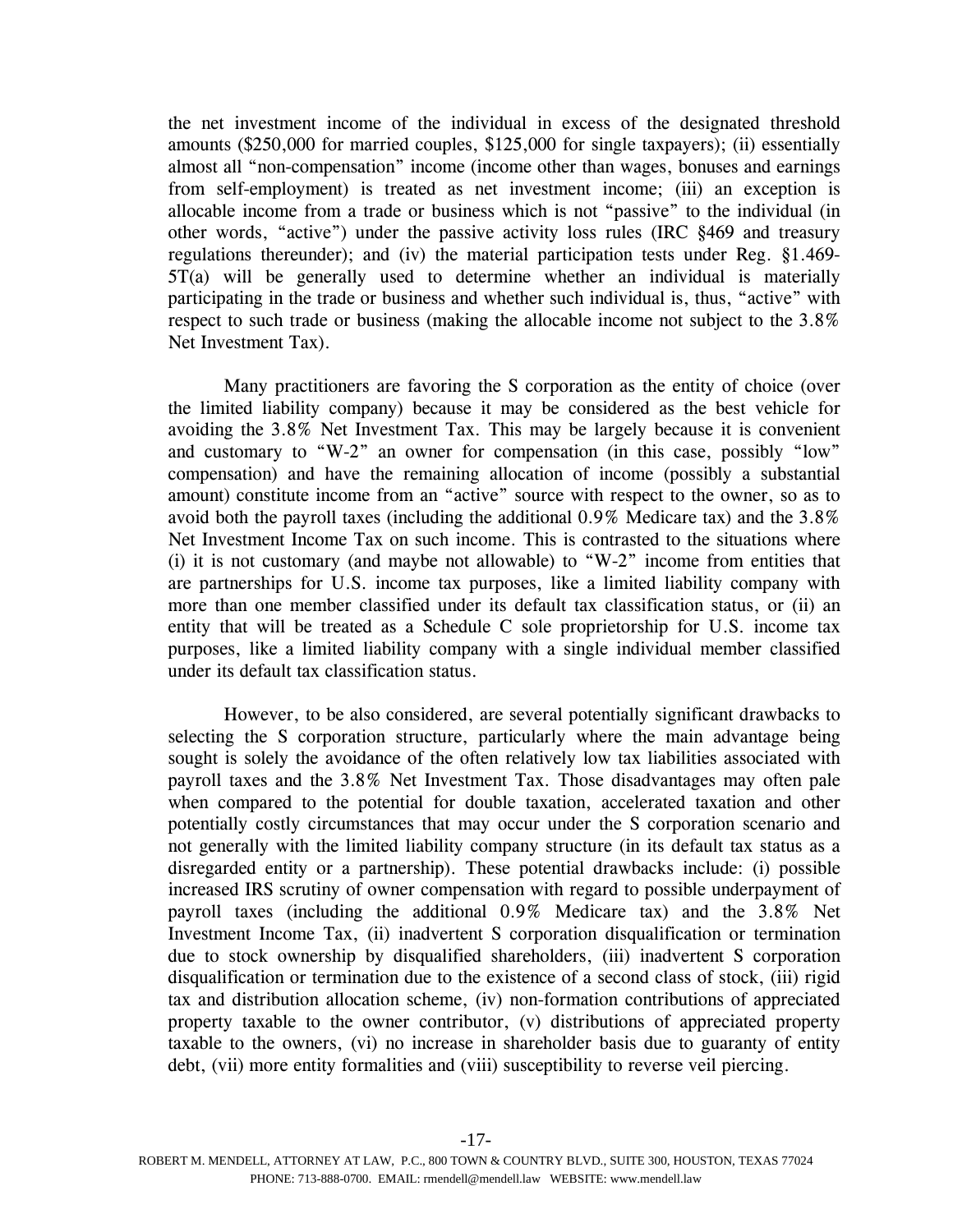5. Tax Basis of Interest. Assuming partnership treatment for tax purposes, the limited liability company provides the benefit of tax basis inclusion for entity level liabilities under IRC §752, particularly inclusion of (i) guaranteed entity level debt and (ii) "recourse" entity level debt (not guaranteed by one or more members). A shareholder in an S corporation may not include in the tax basis of his stock any share of the S corporation's debt. Consequently, a limited liability company may be preferable in order to avoid the basis limitation on a member's ability to deduct the entity's tax losses as they occur. Furthermore, a member of a limited liability company would have the availability of an adjustment in the tax basis of a limited liability company's assets upon the sale of a member's interest under IRC §754, which adjustment is not available for shareholders of an S corporation.

6. Mergers. TBOC Chapter 10 and Art. 8.12 of the Old Act specifically provide for the ability of limited liability companies to merge with other limited liability companies and with corporations or limited partnerships and vice-versa. However, the merger of an S corporation (or a C corporation) with a limited liability company may result in adverse tax consequences to the corporation and its shareholders. Presumably such a merger would be treated as a dissolution of the S corporation and a contribution by the shareholders of the corporate assets to the limited liability company in return for their limited liability company interests. In such case, the S corporation, as would a C corporation, should recognize gain or loss under IRC §336, and each of its shareholders, after adjusting his tax basis in his stock for his allocable share of the gain or loss recognized by the corporation on a liquidation, should recognize gain or loss under IRC §331.

#### D. Self-Employment Tax Treatment.

On January 13, 1997, the Service withdrew its controversial December 28, 1994 proposed regulations amending Code §1402 regarding self-employment tax treatment of members of certain limited liability companies and issued new proposed regulations under Regulation §1.1402(a)-2 dealing with limited partners, in general.

The new proposed regulations basically provide that an individual's net earnings from self-employment generally do not include a distributive share of income or loss as a limited partner. The definition of limited partner is presumably defined to include individual members of a limited liability company meeting certain criteria. Generally, under these new proposed regulations, an individual, presumably including members of a limited liability company, will be treated as a limited partner unless the individual (i) has personal liability for the debts of or claims against the partnership (presumably including a limited liability company) by reason of being a partner; (ii) has authority to contract on behalf of the partnership (presumably including a limited liability company) under the statute or law under which the partnership is organized; or (iii) participates in the partnership's (or presumably limited liability company's) trade or business for more than 500 hours during the tax year.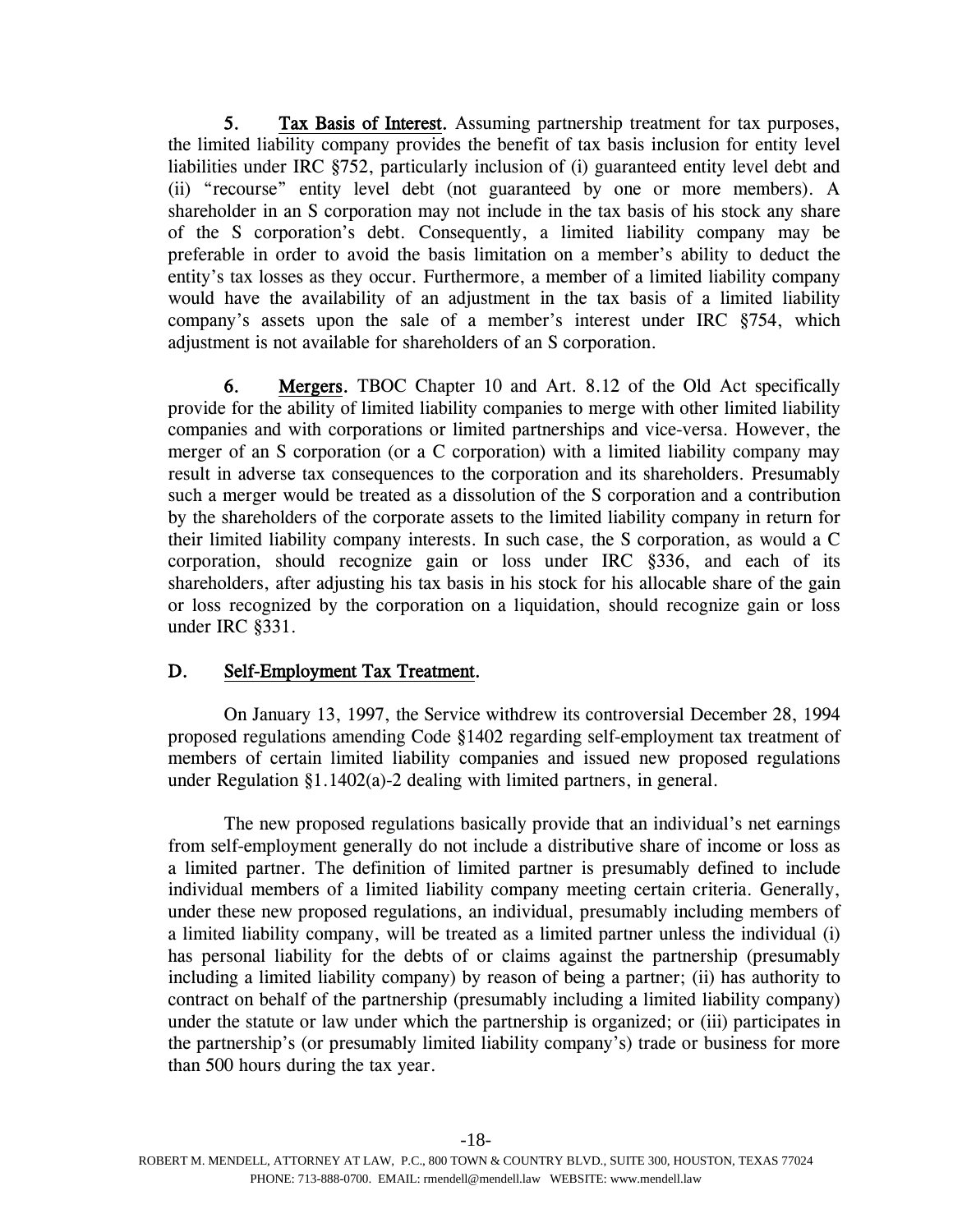It is the second condition that is most troublesome. If the limited liability company is managed by its members, then all members may be subject to selfemployment tax, whether active or not, since all members have the authority to contract on behalf of the limited liability company by statute. If the limited liability company is managed by managers, then all managers may be subject to self-employment tax, whether "working" or not, since all managers have the authority to contract on behalf of the limited liability company by statute.

Under an exception for holders of more than one class of interest, an individual who is not treated as a limited partner under the general rule as to a specific class of partnership interest owned by such individual shall, nonetheless, be treated as a limited partner as to that class if, immediately after acquisition of that class of interest, *limited* **partners of the partnership** own a substantial, continuing interest in that specific class of partnership interest and the individual's rights and obligations with respect to the specific class of interest are identical to those held by the limited partners.

Note: Members who are also managers of a limited liability company may want to bifurcate their interests in the company in order to create a "limited partner" interest in the company for self-employment tax purposes, since the manager member will not be treated as a limited partner because managers have authority to contract on behalf of limited liability companies under Texas law. However, due to the language indicating that the "limited partner" interest must be identical to those interests held by the "limited partners" may imply that there must be other, non-manager members holding such interests. Therefore, this technique may not work for limited liability companies owned by members who are all managers.

With the 3.8% Net Investment Tax becoming effective for 2013, and the likely increase in owners of limited partnerships and limited liability companies (taxed as partnerships) attempting to avoid this tax through application of the material participation rules, added tension between the material participation rules (which indicate the performance of services by the individual on behalf of the entity) and the self-employment tax rules, whose purpose is to tax income derived from the performance of services not classified as "W-2" services, is sure to lead to increased IRS scrutiny and attempts to have such income taxed either as earnings derived from self-employment (and, thus, subject to the 3.8% Medicare tax) or income subject to the 3.8% Net Investment Tax, to the extent the taxpayer meets the thresholds for applicability.

Another possibility is for the limited liability company to elect to be taxed both as a corporation and as an S corporation. Then, the limited liability company would be under the "S corporation" tax rules for self-employment tax purposes, rather than the "partnership" rules. However, with the enactment of the 2011 Texas state law legislation, discussed elsewhere above, which legislation makes the liability shields for corporations and limited liability companies comparable, there may be no significant advantage to forming a limited liability company over a corporation for purposes of forming an entity that will elect S corporation status.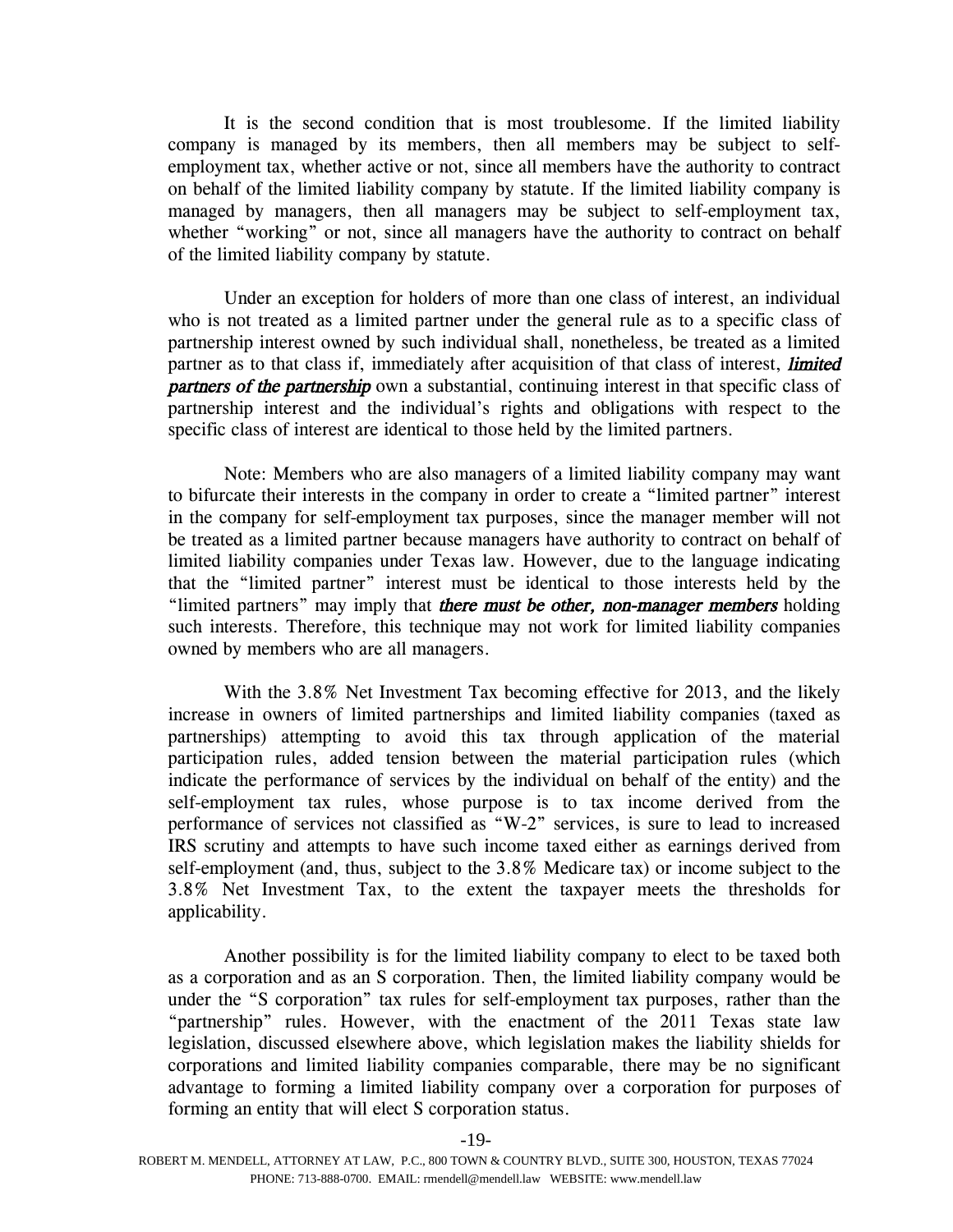#### E. Texas Franchise Tax Considerations.

Effective generally for tax years commencing with 2007, the existing Texas franchise tax was replaced with a new tax (referred to as the "Texas Margins Tax") that applies to most business entities that have statutory liability protection, including, without limitation, corporations (C or S), limited liability companies and limited partnerships. The Texas Margins Tax is generally a 1% (0.5% for retailers and wholesalers) tax levied on "taxable margin" (though temporary rate reductions are available for tax years 2014 and 2015 under 2013 legislation enacted through HB 500). "Taxable margin" for this purpose is generally equal to total revenue of the entity, less deductions for either (1) cost of goods sold or (2) compensation, including benefits. Compensation (excluding benefits) is limited to \$300,000 per person (inflation adjusted every two years). Under a 2007 legislative amendment (HB 3928), a 0.575% gross receipts tax may be used as an alternative tax for entities with \$10 million or less in total revenue.

Limited partnerships, including family limited partnerships, that meet certain qualifications making them "passive entities" are exempt from this tax. Additionally, otherwise taxable entities with gross receipts of \$300,000 or less (inflation adjusted every two years) are also exempt from this tax for tax years prior to 2010. Under a 2007 legislative amendment (HB 3928), entities with gross receipts from \$300,001 to \$900,000 will receive a discount on the tax based on a sliding scale for tax years prior to 2010. Starting with a 2009 legislative amendment (HB 4765), the small business exemption was again increased so that otherwise taxable entities with gross receipts of \$1,000,000 or less would be exempt from this tax. HB 500 enacted in 2013 makes the \$1,000,000 exemption (with adjustment for inflation) permanent. However, affiliated entities deemed to constitute a unitary business are required to do combined reporting, which, among other things, may disqualify various affiliated entities from use of the applicable small business exemption.

With essentially parity being created for Texas franchise tax applicability amongst liability shielding entities, including limited liability companies and "active" limited partnerships, the Texas franchise tax should no longer be a deterrent for choosing the limited liability company structure over the limited partnership structure for "active" business enterprises.

## IV. FOREIGN LIMITED LIABILITY COMPANY.

TBOC Chapter 9 and Part VII of the Old Act provide specific rules pertaining to the qualification of foreign limited liability companies to do business in Texas. Pursuant to Chapter 9 of the TBOC, a foreign limited liability company wishing to qualify under the TBOC must file an Application for Registration with the Secretary of State's Office, along with a \$750.00 filing fee. Pursuant to Art. 7.05 of the Old Act, a foreign limited liability company wishing to qualify under the Old Act had to file a Certificate of Authority with the Secretary of State's Office, along with a \$500.00 filing fee.